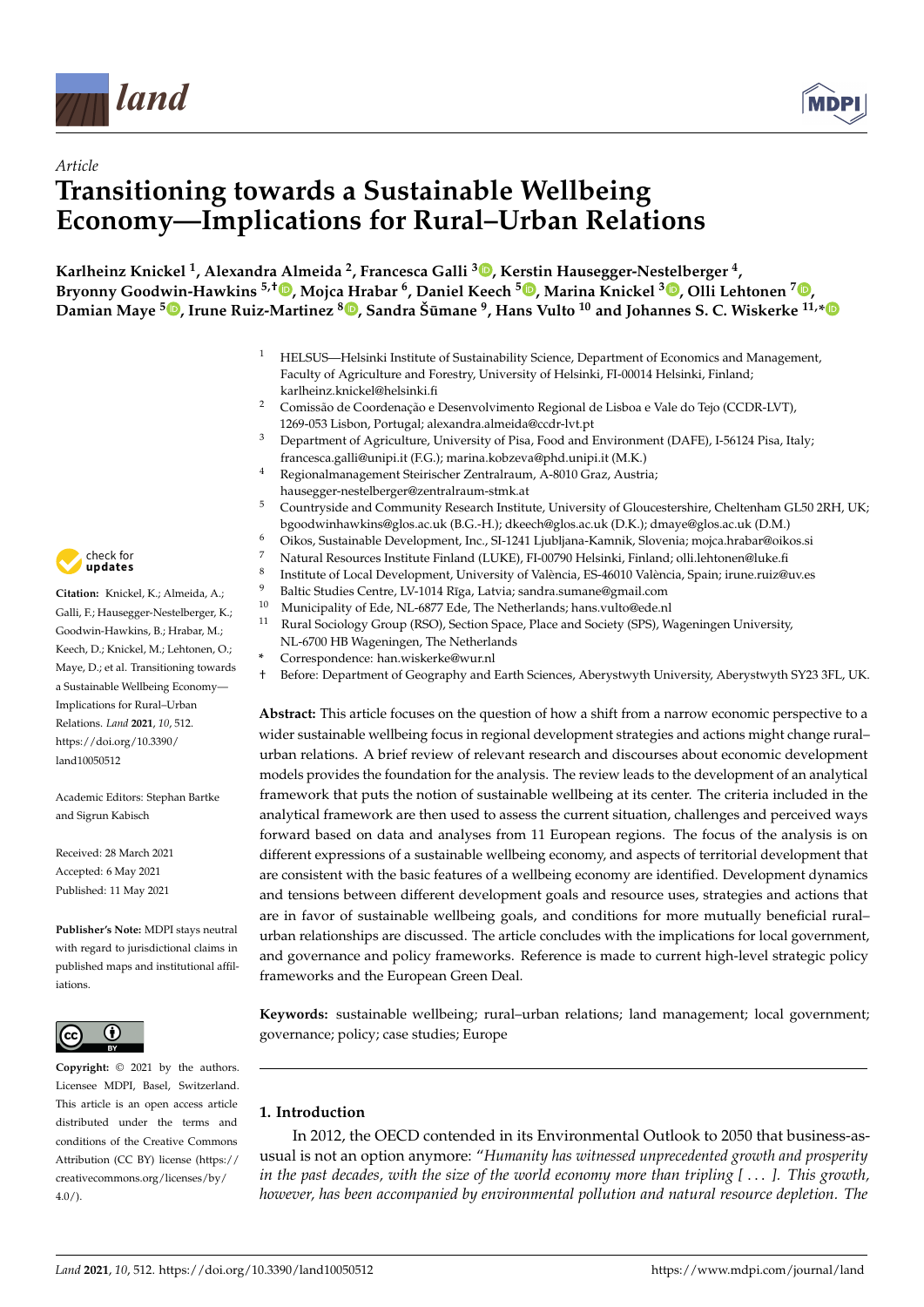*current growth model and the mismanagement of natural assets could ultimately undermine human development*" [\[1\]](#page-18-0).

In 2015, the 193 countries of the UN General Assembly adopted the 2030 Agenda for Sustainable Development. The 17 Sustainable Development Goals (SDG) that concretize the agenda aim to build an "*inclusive, sustainable and resilient future for people and planet*" [\[2\]](#page-18-1).

These high-level goals align, in terms of programmatic aims, with the European Commission's Europe 2020 strategy. The strategy explicitly demands an economy based on knowledge and innovation that is resource-efficient and greener, and that provides high employment and social cohesion [\[3\]](#page-18-2). The European Commission has recently introduced the European Green Deal. Pitched as "*a new EU growth strategy*", the Green Deal promises to "*enable European citizens and businesses to benefit from a sustainable green transition* . . . *by [supporting] investments in green technologies, sustainable solutions and new businesses*" [\[4\]](#page-18-3).

#### *1.1. Evolution of (Economic) Development Models*

Together with the increasing recognition of the global challenges, societies are confronted with, there has been an evolution in thinking about development. In the following, five broad types of (economic) development will be briefly reviewed in order to derive an analytical framework that will be used later in the empirical analysis. The examined models start with conventional and end with, in many respects, more encompassing and advanced models:

- Classical development models focused on economic growth;
- Green growth, smart growth, and circular economy models;
- Collaborative (or sharing) economy and distributed economy models;
- Eco-economy and regenerative economy models;
- Foundational economy and sustainable wellbeing models.

Up to now, classical development models have used economic growth as the primary marker of progress and prosperity [\[5\]](#page-18-4). Strong economic growth tends to be connected with expansion, not only in markets but also in space, and it can literally be seen how cities and economic powerhouses expand, putting pressure on the surrounding peri-urban areas, as well as natural resources and buffer capacities in natural systems. Fast growing regions also leave less space for those regions that still need to grow their economies because of insufficient job and income opportunities, or low living standards [\[6,](#page-18-5)[7\]](#page-18-6). This aspect is crucial as across Europe very divergent trends in economic development can be seen. In some stagnating (or shrinking) regions current and prospective growth is much lower than elsewhere [\[6\]](#page-18-5), and these differences are even more pronounced at global level [\[2](#page-18-1)[,8\]](#page-18-7).

Due to the more and more evident downsides of classical economic models governments are increasingly seeking economic growth that is smart (innovation-led), inclusive, and sustainable [\[9\]](#page-18-8). Models like green growth and smart growth and, more recently, circular economy [\[3](#page-18-2)[,10\]](#page-19-0) attempt to mitigate negative effects without putting into question the basic mechanisms underlying growth-centered policies. The European Commission supports related investments in resource use efficiency and through its circular economy action plan adopted in 2016 [\[11\]](#page-19-1). The Ellen MacArthur Foundation (2021) argues that increases in resource use efficiency are not sufficient, emphasizing that circular models build economic, natural, and social capital, thereby encouraging a rather different approach to thinking about growth [\[12\]](#page-19-2). Isserman et al. (2009) and Van Leeuwen (2015) argue that even if growth as such occurs, it might not trickle down to the local economy and that its benefits do not necessarily accrue to the actors themselves [\[7,](#page-18-6)[13\]](#page-19-3). An example of this could be a new logistics center that requires a lot of land but is largely automated with only a few remaining staff members often recruited from outside of the region. These few examples indicate that the different interpretations of a circular economy and smart growth (or smart specialization) might have implications for rural–urban relations.

Jackson (2009, 2016), Raworth (2017), the OECD (2012) and others go a step further arguing that, in the resource-intensive lifestyles world, and in aggregate (or overall), further economic growth is not possible  $[1,8,14,15]$  $[1,8,14,15]$  $[1,8,14,15]$  $[1,8,14,15]$ . Raworth (2017) adds that economic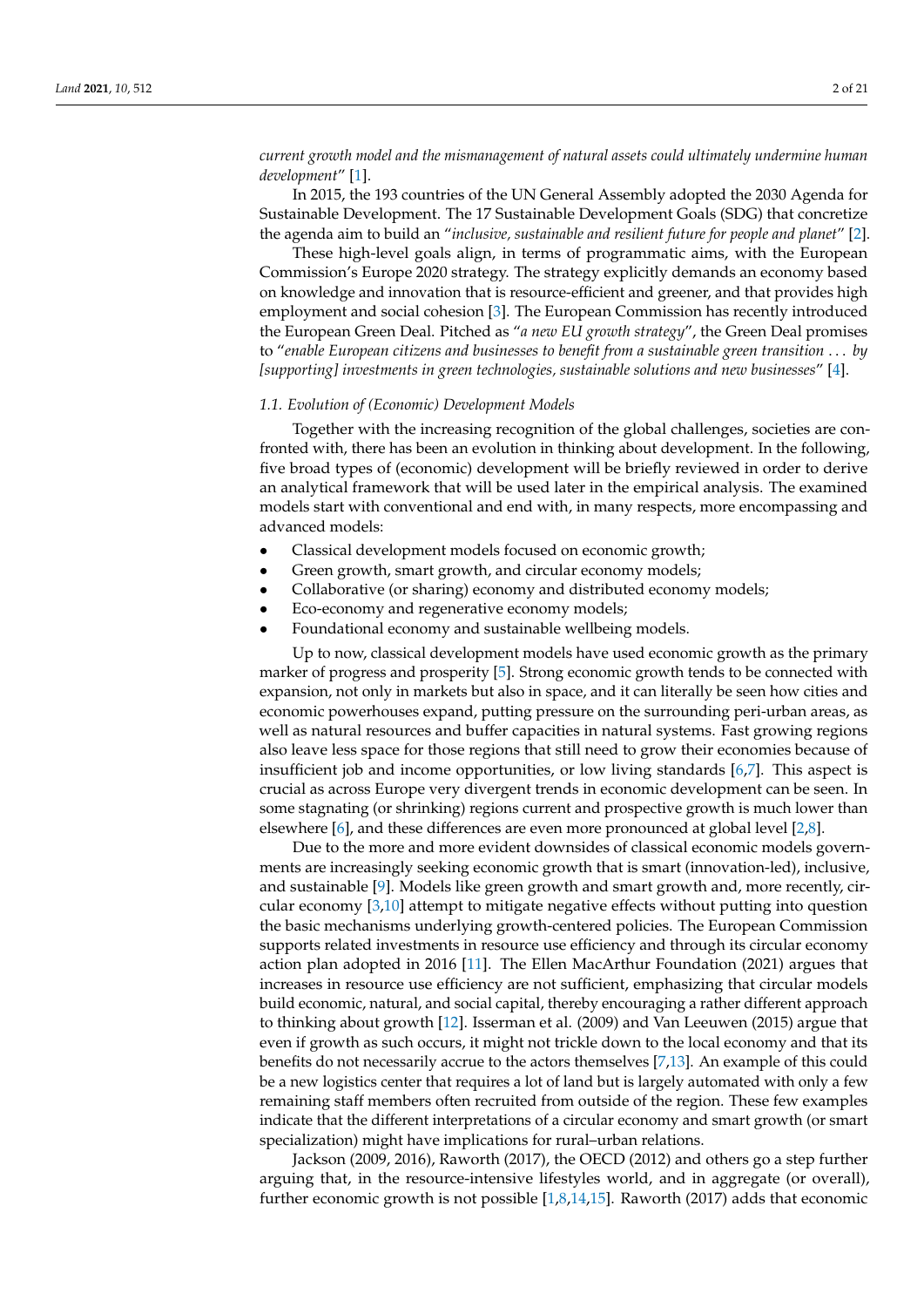growth tends to be progressively less connected with job creation and securing income and wellbeing for a broader population [\[15\]](#page-19-5). The resulting question is what the key features of alternative development models and the related progress measures are.

The collaborative economy (sometimes also referred to as a sharing economy) represents a more profound departure from classical growth models. It focuses more on the shared creation, production, distribution, trade, and consumption of goods and services. Working collaboratively is seen as transformative for both the communities where exchanges are happening and for the individuals involved [\[16\]](#page-19-6). Collaborative economy services are rapidly emerging across Europe, and range from sharing houses and car journeys to domestic services. They can potentially provide opportunities for citizens and innovative entrepreneurs and offer greater choice to consumers. So far, however, they have also created significant tensions, for example between new service providers and existing market operators [\[17\]](#page-19-7). Mason (2015) warns that business models in the collaborative or sharing economy are often based on the privatization of socially produced information, and that these new approaches might reproduce the old order if guided by old principles [\[18\]](#page-19-8).

Another model which is meant as an alternative to large-scale, centralized production units that tend to be associated with socio-economically unsustainable dynamics is the distributed economy [\[19\]](#page-19-9). In a distributed economy a significant share of production activities is organized in the form of smaller units that are synergistically connected with each other and that prioritize quality in their production. Information technology is facilitating these changes. Locally controlled bioenergy and smart distributed energy systems are other expressions of a distributed economy. Essentially, structuring an economy as a distributed network can more equitably spread income and wealth amongst all those who help to generate it.

The eco-economy and regenerative economy models are in many ways complementary to the distributed economy model. Both emphasize environmental sustainability and a regenerative use of natural resources [\[20](#page-19-10)[,21\]](#page-19-11). An eco-economy requires the "*principles of ecology* [to] *establish the framework for the formulation of economic policy and economists and ecologists* [to] *work together to fashion the new economy*" [\[20\]](#page-19-10), p.4. Marsden and Farioli (2015) argue that the framing of the eco-economy goes far beyond the framing of the bioeconomy, especially in its implications for environmental, social, *and* spatial development; while the bioeconomy focuses on renewables and resource efficiency, the eco-economy also comprises more place-based systems and a wider distribution of value added [\[21\]](#page-19-11). A regenerative economy puts particular emphasis on the balance between efficiency and resilience, collaboration and competition, diversity and coherence, and small, medium, and large organizations with their different needs [\[22\]](#page-19-12). Both, the eco-economy and the regenerative economy model emphasize multifunctional resource uses, including of land.

Finally, there is a set of development models which correspond with Trebeck's (2020) much more encompassing notion of a more humane and sustainable economy [\[23\]](#page-19-13). The related indicators include, for example, the EU's sustainable development indicators, OECD's better life indicators, the genuine progress indicator (GPI) and the human development index (HDI). The related quality of life goals are expressed in everyone's need for health, a reasonable living standard, close relationships, activities considered meaningful by people, and self-realization. Closely connected are demands for an equitable distribution of wellbeing at present, as well as securing the wellbeing of future generations [\[24\]](#page-19-14). The foundational economy concept which was originally introduced in the 'manifesto for the foundational economy' [\[25,](#page-19-15)[26\]](#page-19-16) brings together these different aspects. Like the model of 'doughnut economics' proposed by Kate Raworth (2017, 2019) [\[15,](#page-19-5)[27\]](#page-19-17) it highlights the importance of addressing environmental sustainability (with ecological ceilings that life depends on, etc.; or the 'planetary boundaries' as coined by Johan Rockström and colleagues [\[28\]](#page-19-18)), and social justice (i.e., access to healthcare, education, etc.) goals together. In Kate Raworth's doughnut model an economy is considered prosperous when 12 key social foundations are met without overshooting any of the nine key ecological ceilings [\[15,](#page-19-5)[27\]](#page-19-17).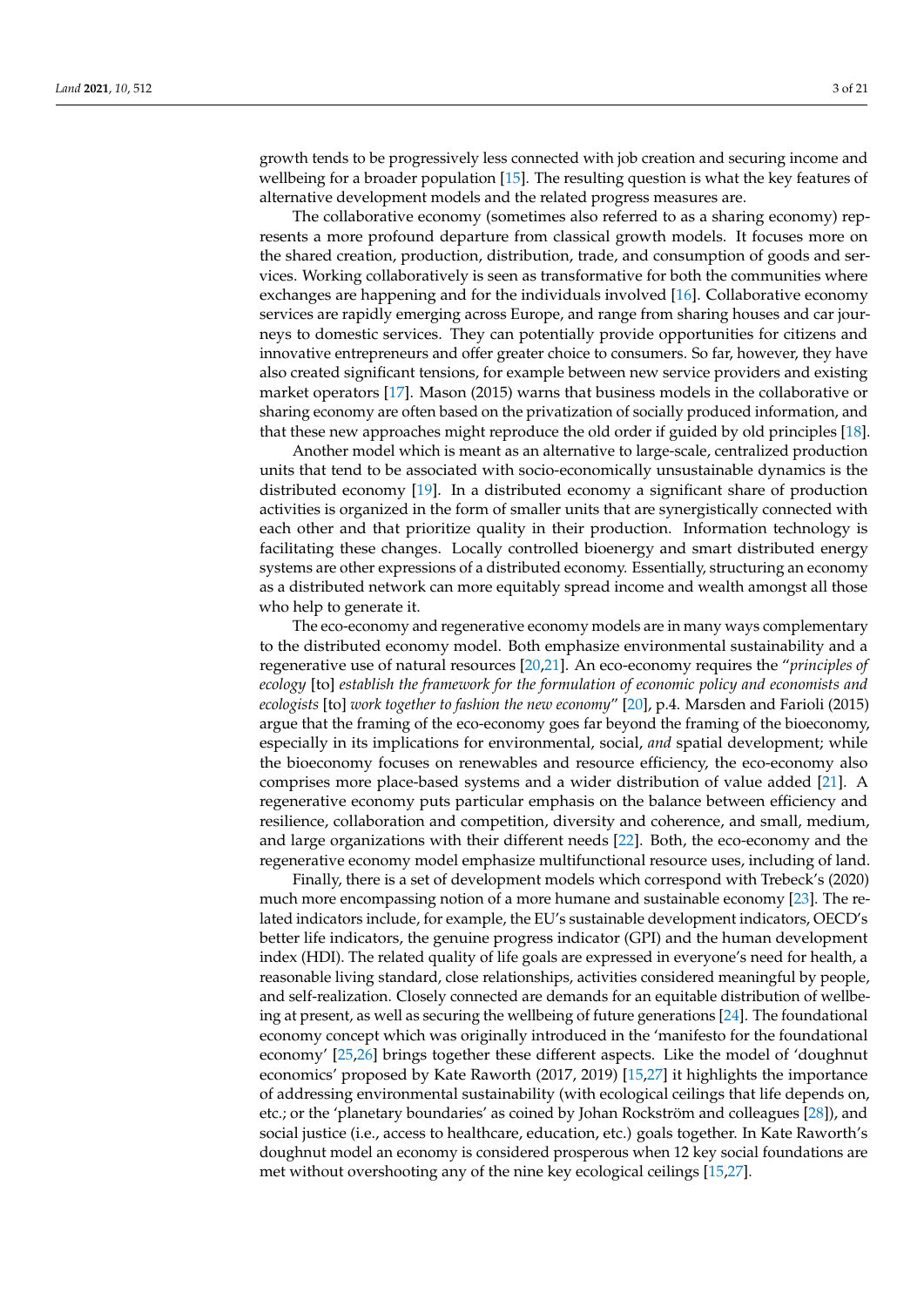In this article, these different notions are subsumed under the overarching concept of a sustainable wellbeing economy (the development model and term introduced by Katherine Trebeck [\[23\]](#page-19-13)). Table [A1](#page-18-9) provides a summary overview on the framing of each model and the related shifts in focus. Central in the analysis presented in this article is the encompassing concept of a sustainable wellbeing economy.

### *1.2. Research Questions*

The evolution of development models briefly sketched out above, leads to the two research questions that this article is about:

- 1. To what extent and in what ways is the shift from a narrow economic perspective to wider sustainable wellbeing, explicitly or implicitly, expressed in regional development strategies and actions?
- 2. How could the shift towards a wider sustainable wellbeing perspective change rural–urban relations, and under what conditions can it lead to more mutually beneficial relations?

# **2. Methodology and Empirical Basis**

The approach applied in this article is based on three steps:

- Elaboration of an analytical framework with key criteria for exploring the significance of sustainable wellbeing goals in regional level strategies and actions;
- Application of the analytical framework in 11 European regions to determine in how far a shift towards sustainable wellbeing can be recognized;
- Exploring how this shift could change rural–urban relations and under what conditions this could lead to more mutually beneficial relations.

The first step, elaboration of an analytical framework, builds on the review of models of (economic, sustainable) development presented in the previous section. Based on the review and related studies, policy and strategy papers, key criteria for exploring the significance of sustainable wellbeing goals are derived.

The second step involves the use of the framework and criteria for analyzing the current situation, trends, challenges, perceived ways forward, strategies, and actions in 11 European regions. The third step comprises a synthesis of observations and an analysis and discussion focused on and structured by the two research questions.

In the second and third step a multi-method approach to data collection and analysis is used, given that different kinds of data are available in the different case study regions (see section 'Empirical basis'). Multiple sources of evidence were used to ensure the internal validity of all analyses (e.g., pooling existing literature and data and including inputs from all relevant stakeholders). Generally, authors drew on primary and secondary data analyses and expert discussions.

The cooperation between practitioners and specialists from these different countries in this analysis and the elaboration of the article, involves integrating a range of disciplinary approaches (interdisciplinarity) and drawing on the experiential knowledge of practitioners (transdisciplinarity). This, in turn, provides deep insights into how regional development challenges and rural–urban relations are addressed in different national contexts. The two research questions and the criteria in the analytical framework were used to jointly select illustrative examples for this article.

# *2.1. Analytical Framework of Sustainable Wellbeing*

The review presented in the introduction has highlighted a range of models, most of which represent a significant departure from classical economic development notions. The three main concerns reflected in the more recent models are:

The limitedness of natural resources and of the buffer capacity of natural systems which are effectively expressed in the planetary boundaries work; related to this, demands for a more environmentally sustainable development;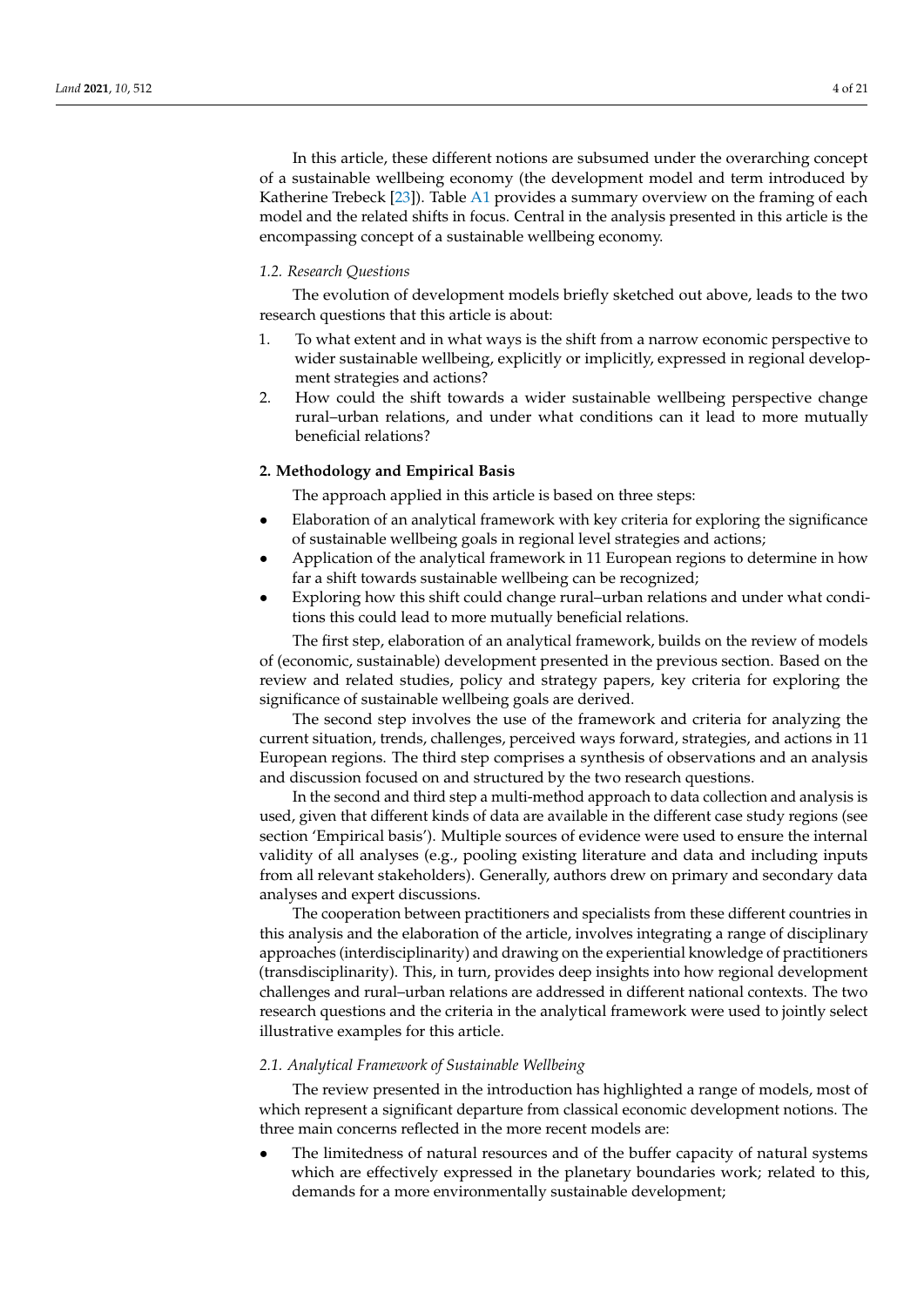- The limited recognition of socio-cultural and quality of life goals in orthodox development models. Quality of life is becoming more important especially for the younger generation, but also more broadly;
- The uneven distribution of income and access to goods and services, and the increasing discomfort regarding the wellbeing of future generations; related to this, demands for a more, equitable and inclusive economic development.

The analytical framework presented in Table [1](#page-4-0) draws out 17 criteria that—based on the reviewed models and literature—appear most effective in describing these three concerns. The criteria are grouped into the three broad kinds of concerns (or dimensions): environmentally sustainable, socio-cultural and quality of life, and equitable and inclusive economic development. It is recognized that some aspects, like 'equitable and inclusive' or 'resilient' could also be understood as transversal and therefore equally relevant to any of the three dimensions.

<span id="page-4-0"></span>**Table 1.** Key dimensions and criteria of sustainable wellbeing.

| <b>Environmentally Sustainable</b>                                                                                                                                                                                                                                                                                                                                                   | Socio-Cultural and Quality of Life                                                                                                                                                                                                                                                       | <b>Equitable and Inclusive</b><br><b>Economic Development</b>                                                                                                                                                                                                                                                                              |
|--------------------------------------------------------------------------------------------------------------------------------------------------------------------------------------------------------------------------------------------------------------------------------------------------------------------------------------------------------------------------------------|------------------------------------------------------------------------------------------------------------------------------------------------------------------------------------------------------------------------------------------------------------------------------------------|--------------------------------------------------------------------------------------------------------------------------------------------------------------------------------------------------------------------------------------------------------------------------------------------------------------------------------------------|
| (1) Climate-friendly production<br>systems and lifestyles<br>(2) Natural capital, natural resources<br>integrity and resilience<br>(3) Sustainable management of land,<br>maintenance of high nature value<br>areas and ecosystem services provision<br>(4) More efficient use of finite<br>resources (decoupling)<br>(5) Transition to renewable energy<br>(6) Sustainable mobility | (7) Social capital, diversity and resilience<br>(8) Social justice and good living<br>conditions for all<br>(9) Activities considered meaningful by<br>people, social recognition and security<br>(10) Collaboration and coherence<br>(11) Healthy food<br>(12) Education and healthcare | (13) Decent, satisfying jobs and enough<br>household income for all<br>(14) Fair income distribution<br>(15) Equitable access to resources and<br>inclusive development<br>(16) Strengthening of local economic<br>relations, diversity, synergies and<br>resilience<br>(17) Maintaining the given resource base<br>for future generations |

Source: Authors' compilation based on the results of the review of models of (economic, sustainable) development and related studies, policy and strategy papers.

> Linking back the analytical framework with the five broad types of development model introduced earlier, it is apparent that classical economic growth models only maintain some limited meaning in regions where there is a tangible lack of job and income opportunities (Criterion 13 in Table [1\)](#page-4-0). Green growth, smart growth, and circular economy models are reflected above all in the framework's environmentally sustainable dimension (Criteria 1–6). Rebound effects (or take-back effects) often mean a reduction in expected gains from new technologies aimed at increasing the efficiency of resource use because of behavioral or other systemic responses. Criterion 2 'Natural capital, natural resources integrity and resilience' is, therefore, only partially met. Eco-economy and regenerative economy models go further in particular in meeting Criterion 2. Collaborative (or sharing) economy and distributed economy models are reflected well in Criteria 8–10 and 13–16. All 17 criteria in the analytical framework are covered well with foundational economy and sustainable wellbeing models. As the latter play an increasingly important role in urban and regional development, they are chosen as reference system for this article.

> The basic assumption underlying the empirical analysis presented in this article is that a shift towards a sustainable wellbeing economy can be recognized if perceived ways forward and regional development strategies and actions are in correspondence with these 17 criteria.

#### *2.2. Empirical Basis*

The empirical basis for this article are 11 regions that were selected for the EU-funded Horizon 2020 ROBUST project on enhancing rural–urban relations. The 11 regions cover a broad range of scales, historical, institutional, socio-economic and cultural settings, regional development trends and dynamics, and geographical locations.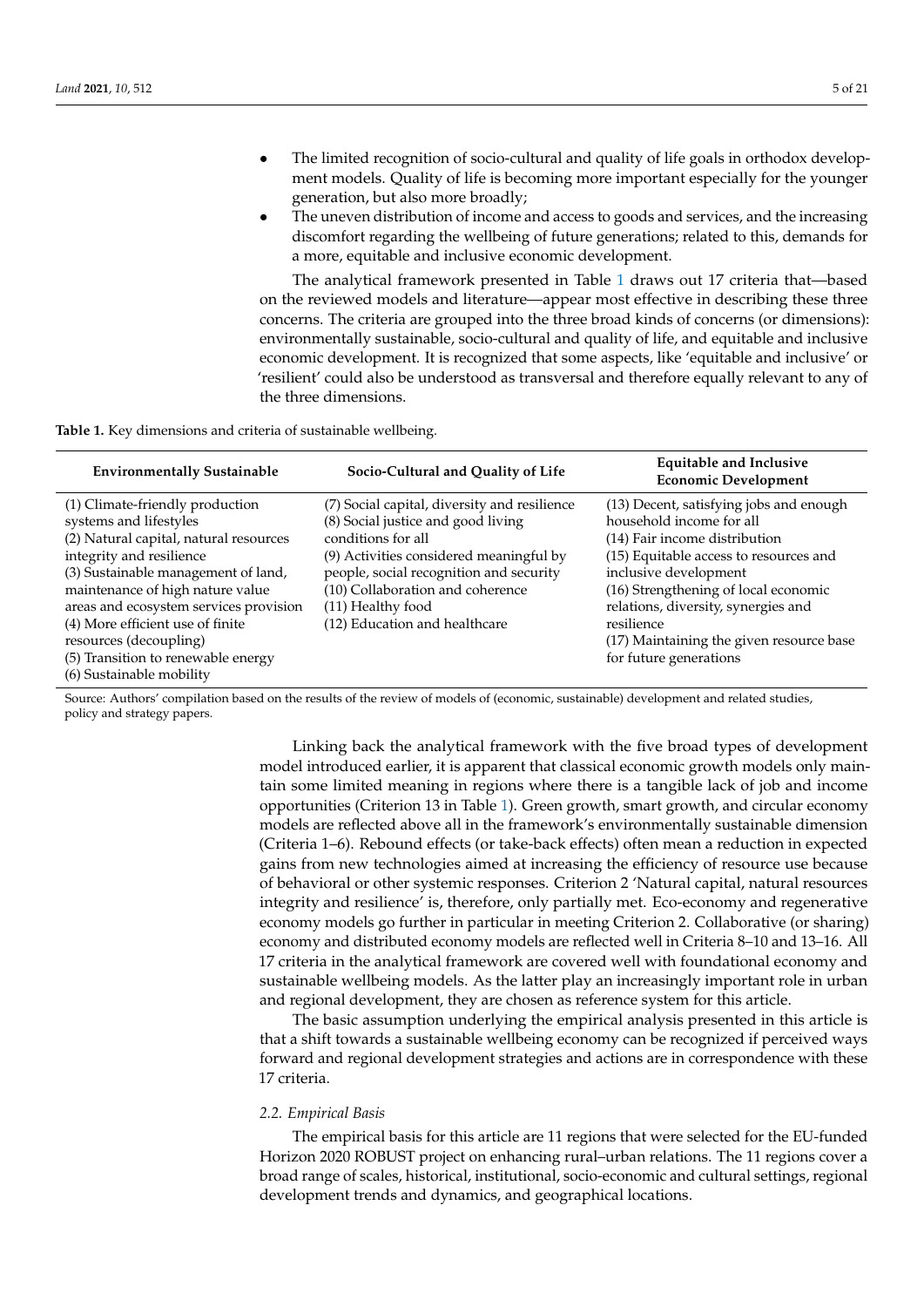The use of a case study approach ensures that the trends, strategies and actions identified in each of the 11 regions are analyzed with close attention paid to the unique mix of resources, structures, activities, formal and informal institutions, aspirations, and nta of resources, structures, activities, formal and mormal mistriations, asphations, and development trajectories that each region features. In line with that it is the aim to discover the diversity of possible pathways and actions leading to sustainable wellbeing economies, diversity of possible pathways and actions leading to sustainable wellbeing economies, and *not* to compare the regions. and *not* to compare the regions.

As the set of 11 case study regions covers a broad range of settings, trends, and dynamics, it will be possible to illustrate potential synergies, as well as tensions in much needed transitions in very different circumstances. needed transitions in very different circumstances.

A map of the 11 study regions is presented in Figure 1. A map of the 11 study regions is presented in Fig[ure](#page-5-0) 1.

<span id="page-5-0"></span>

**Figure 1.** ROBUST consortium partners leading the project's 11 Living Labs. **Figure 1.** ROBUST consortium partners leading the project's 11 Living Labs.

# **3. Results 3. Results**

In this section, the analytical framework is used to examine the situation and trends In this section, the analytical framework is used to examine the situation and trends in the 11 study regions, which are briefly introduced first. in the 11 study regions, which are briefly introduced first.

# *3.1. Characterization of the Development in the 11 EU Case Study Regions*

Ede is a municipality, the east of which abuts Netherlands' largest nature reserve, The Veluwe, while its west has an agricultural character and is part of the central Dutch plains. The key concerns of municipal decision-makers are promoting rural business models that build on farming diversification, boosting the provisioning of ecosystem services and increasing environmental quality. Consequently, regional development efforts are focused on integrating food, environmental, and planning policies, introducing novel forms of territorial cooperation and new types of offset mechanisms between public and private goods.

The Frankfurt/Rhein-Main region in Germany is known for its international airport, finance sector, and high-tech industry. Because the city of Frankfurt (Main) is economically successful with favorable employment opportunities, continuing population growth is foreseen. Municipal decision-makers and planners recognize the importance of quality of life and good living conditions but face the challenge of accommodating a rising demand for affordable housing while preserving remaining green spaces.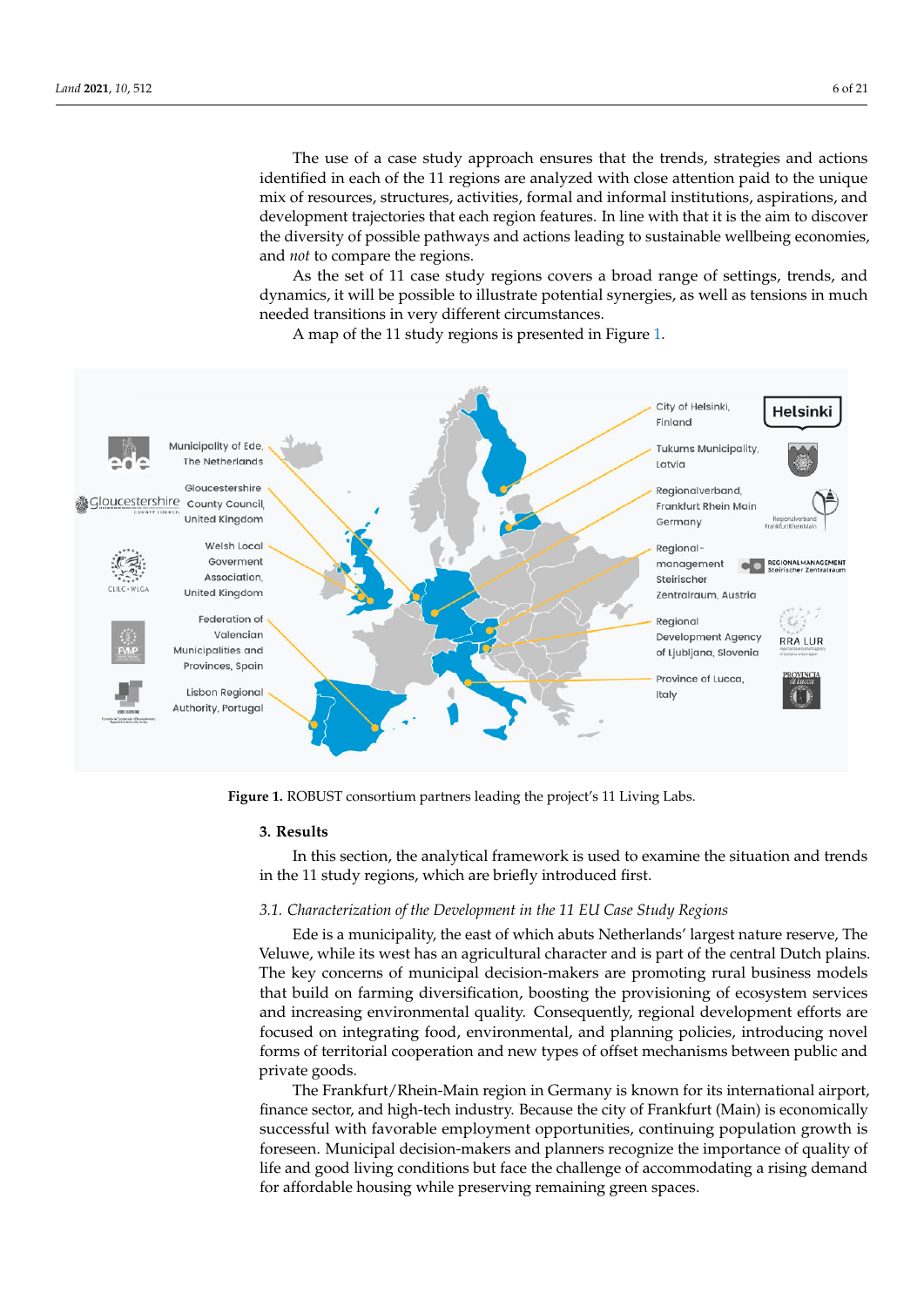Gloucestershire, in the UK, also anticipates significant levels of growth. Key challenges in the future include the need to balance growth alongside ensuring the long-term protection of its environmental assets. Not all growth can be accommodated within the existing urban areas. Rural and peri-urban land will need to be sacrificed for new housing, supporting infrastructure and commercial enterprises. To maximize the benefits of growth and minimize its potential impacts, local decision-makers are drawn to championing the ideals of clean, green growth as an alternative to conventional practice. Support for the transition to a more circular economy is seen as key.

The population of Helsinki-Uusimaa region in Finland is expected to grow rapidly in the next 20 years. Development will differ within the region because around half of the rural and peri-urban municipalities in the region are expecting a drop in population numbers. In these shrinking municipalities, an ageing population will significantly affect cultural and economic dynamics, including basic services provisioning. The region's priority is to promote smart growth and adaptation by enabling knowledge networks and multi-locality for sustainable life, work, and entrepreneurship. Balancing the social impacts of these structural changes while enhancing the competitiveness of the region and not exceeding resource limits is a central issue for decision-makers.

Similarly, the Lisbon Metropolitan Area, Portugal, faces enormous peri-urban pressure, urban migration, and depopulation in rural areas. Expanding urban territories with high population density exist next to the places with prevailing rural lifestyles and primary sector activities, which face lower income opportunities and depopulation. Decisionmakers recognize the need to strengthen mutually beneficial relationships while building on local assets, bridging metropolitan communities and economies for a harmonized and integrated territorial development.

The economic boom experienced in the 1990s–2000s in Slovenia's Ljubljana Urban Region, resulted in urban sprawl and suburbanization. As an employment center, Ljubljana attracts in-migration, which along with a steep increase in tourism results in high property prices and costs of living, leading in turn to the suburbanization of surrounding rural areas and pressure on agriculture and the natural environment. A municipal priority intended to foster more beneficial relations between the rapidly growing city and surrounding rural areas is to promote short food supply chains and increase local provisioning in public institutions.

Local and high-quality food products and wine play also a significant role for the local food system, the ecosystems and the cultural traditions of the Province of Lucca, Italy, characterized by dispersed settlements and peri-urban agriculture. Land fragmentation and abandonment, and the resulting deterioration of peri-urban agricultural areas are widespread. The province's goal is to foster a more sustainable spatial development through policies that mitigate urban sprawl, encourage multifunctional agriculture, and preserve environmental and cultural values.

In mid-Wales, UK, remoteness, poverty and depopulation are longstanding problems compounded by long distances from urban centers of economic development and market failures in service provision. As a predominantly rural region, mid-Wales has been structurally overlooked by national policies that focus on investment in city-regions. Local government priorities hence focus on strategies for fostering rural growth, while maintaining agricultural landscapes, natural resources, and the distinctive Welsh culture and language.

Tukums Municipality in Latvia is also predominantly rural with agriculture and food central to regional development. Tukums is facing depopulation and related social and economic challenges, including maintaining service provision, infrastructure and quality of life. The municipality expects that ensuring sustainable living and working conditions of high quality will retain young people, attract new residents and visitors, and encourage business development. Vibrant cultural life is seen as one key ingredient of quality of life and sustainable living conditions in the region. For that purpose, a joint cultural strategy for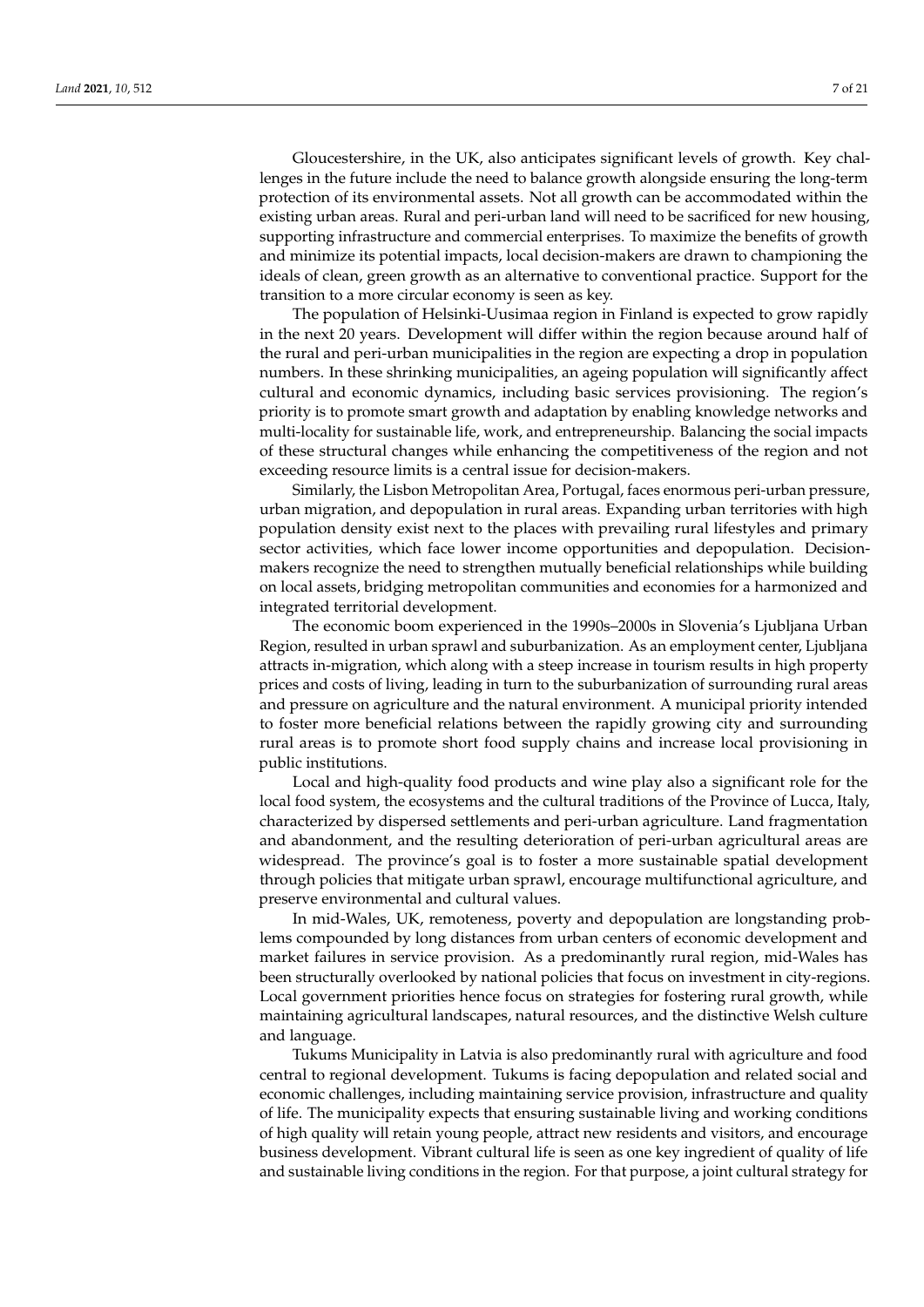the municipality is developed to preserve and add value to the rich cultural and historical heritage of the region that can also boost economic and social activities.

The Metropolitan Area of Styria in Austria includes the vibrant city of Graz and its surroundings which benefit from in-migration, as well as small and remote rural municipalities to the west. Development models that valorize the region's heterogeneous conditions and benefit from sub-regional potentials and aspirations aim to counteract the widening gap between rural areas and urban Graz, and to contribute to a higher quality of life overall. Decision-makers are pooling existing resources in the different sub-regions, fostering interregional cooperation in public infrastructure, social services, and cultural activities, and creating synergies that can benefit the whole region.

The Province of Valencia, Spain, is illustrative of many Mediterranean regions. Most of the population is concentrated in the metropolitan area. Over time, unbalanced population growth and development has resulted in complex territorial, social and economic tensions. A key question for decision-makers is whether shifting from sector-based (mainly tourism), short-term growth to a territory-based, comprehensive long-term view could help the region better manage challenges in the future. Focus areas include fostering smart growth to improve rural–urban relations and overcoming the negative impacts of low-cost tourism.

Table [2](#page-7-0) provides a summary overview of the 11 study regions, as well as a simple characterization based on area size (sqkm), population density (inh./sqkm) and population change (% p.a.).

| Region                             | Area   | Population |                     |  |  |  |
|------------------------------------|--------|------------|---------------------|--|--|--|
|                                    |        | Density    | Change <sup>*</sup> |  |  |  |
|                                    | sqkm   | inh./sqkm  | $\%$                |  |  |  |
| Ede Municipality, Netherlands      | 318    | 364        | $+0.9\%$            |  |  |  |
| Frankfurt/Rhein-Main, Germany      | 2458   | 960        | $+1.2\%$            |  |  |  |
| Gloucestershire, United Kingdom    | 3150   | 239        | $+0.9\%$            |  |  |  |
| Helsinki-Uusimaa Region, Finland   | 9568   | 176        | $+1.0%$             |  |  |  |
| Lisbon Metropolitan Area, Portugal | 3015   | 944        | $+1.3%$             |  |  |  |
| Ljubljana Region, Slovenia         | 2334   | 237        | $+0.8\%$            |  |  |  |
| Lucca Province, Italy              | 1773   | 220        | $-0.1\%$            |  |  |  |
| Mid-Wales, United Kingdom          | 17,034 | 60         | $-0.2\%$            |  |  |  |
| Metropolitan Area Styria, Austria  | 1890   | 261        | $+1.1\%$            |  |  |  |
| Tukums Municipality, Latvia        | 1195   | 23         | $-1.2\%$            |  |  |  |
| Province of Valencia, Spain        | 10,812 | 228        | $+1.0%$             |  |  |  |

<span id="page-7-0"></span>**Table 2.** Brief characterization of the 11 regions examined in this paper.

Source: Authors compilation based on information provided on the project website: <http://rural-urban.eu/> (accessed: 26 April 2021). \* last 5 years in % p.a. (i.e., approximately 2015–2020).

The distribution of regions by population density and population change is shown in Figure  $A1$ . The data indicate that there are two regions with a low population density and significant depopulation (Tukums, mid-Wales). Lucca stands out with an average population density and a slightly decreasing population. Two regions have a very high population density and significant increases in population (Frankfurt/Rhein-Main, Lisbon). All other regions have a population density of around 200–400 inhabitants/sqkm and population changes of around +1% p.a.

#### *3.2. Do Sustainable Wellbeing Goals Play a Role in Regional Level Strategies?*

Following the introduction of the 11 regions, the analytical framework is used to answer the two main research questions. The three related dimensions in the analytical framework structure the discussion:

- Environmentally sustainable development;
- Socio-cultural aspects and quality of life;
- Equitable and inclusive economic development.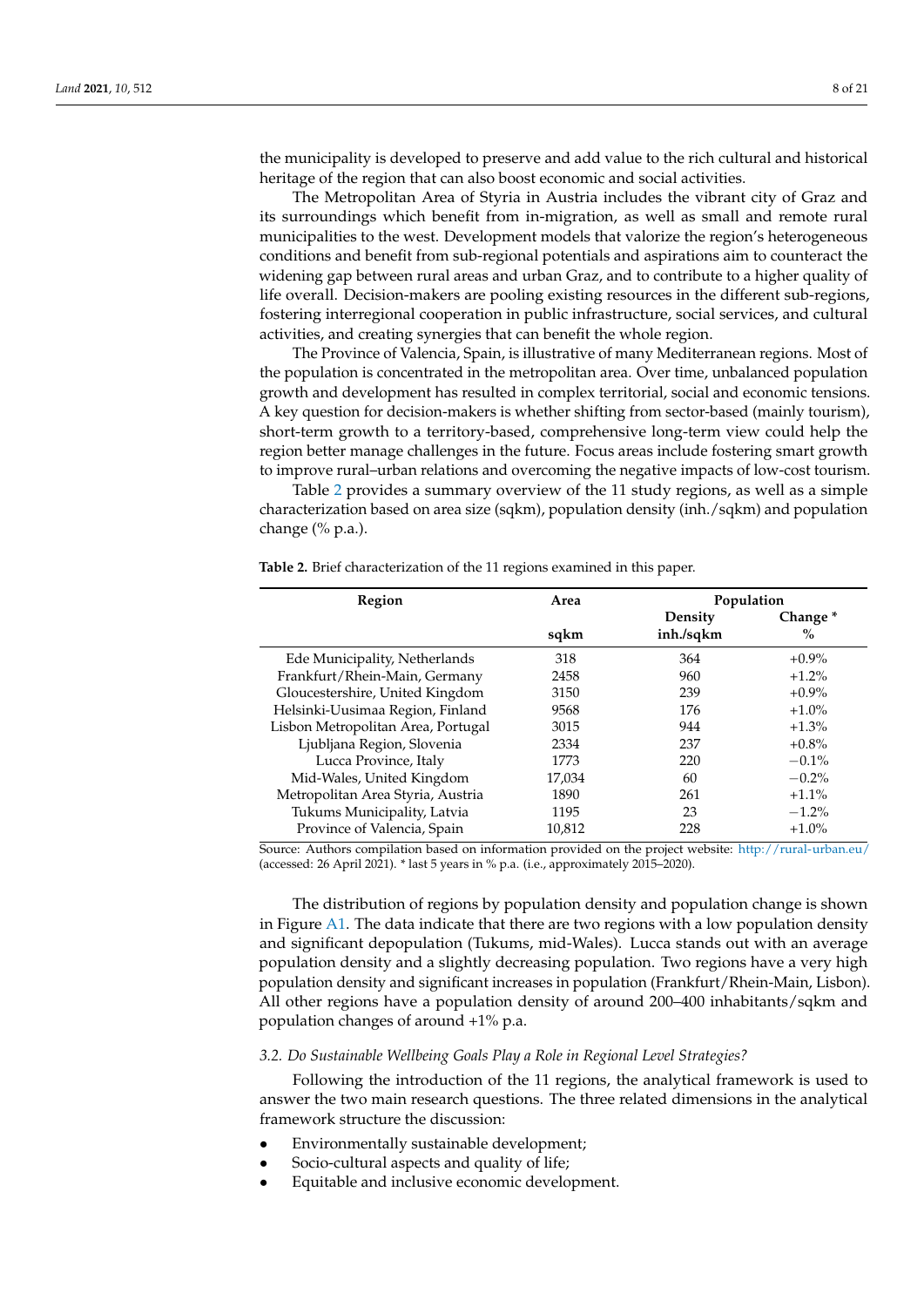Wherever relevant, for each dimension attention is paid to the related differences between urban, peri-urban, and rural areas, and the connections across dimensions and boundaries.

#### 3.2.1. Environmentally Sustainable Development

The key issues examined in this sub-section are the maintenance of natural resources and ecosystem integrity, the sustainable management of land, nature conservation, and high nature value areas, the role of a more efficient use of finite resources (decoupling), and the importance of climate friendly production systems and lifestyles, the latter also in respect of sustainable mobility.

To contain the expansion of settlement areas and the spreading of cities and suburbs over more and more agricultural land and nature areas is a key issue in all regions except Tukums and mid-Wales. The challenge is to restrict the overuse and fragmentation of space due to demand for infrastructural, business, and housing developments, and to preserve natural resources, while at the same time accommodating growth in population numbers and jobs, and the associated housing and infrastructural development.

A central concern of regional planners in Frankfurt/Rhein-Main is the intense demand for settlement and business development areas and, related to this, the question how environmental quality can be maintained as the city grows, both spatially and economically. Policymakers are asking how much growth is (still) possible, and how the conflicting goals between the further expansion of economic activity and the associated demands for open space can be balanced. Open space is maintained in the Rhein-Main Regional Park as an asset for people to enjoy attractive landscapes on their doorstep. The main challenge is to balance competing land uses identified for green open areas [\[29\]](#page-19-19).

The situation is similar in Ljubljana and Helsinki-Uusimaa. In both regions accelerated suburbanization contributes to the loss of open space and increasing environmental problems. At the same time, the urban area benefits from the ecosystem services provided by surrounding areas. The harmonization of economic growth and environmental requirements is increasingly seen as one of the key challenges to be addressed. Spatial planning is becoming more effective in incorporating environmental goals, partly due to extensive Natura 2000 network, improved protection of water resources and better flood prevention and mitigation. In Helsinki-Uusimaa, expanding built-up areas and increasing the use of natural resources for building, livelihoods, energy consumption, and recreation create pressures on ecosystems. To reduce urban sprawl and mitigate climate change, regional authorities are encouraging the eco-efficiency of cities and increased density of urban areas. The ongoing mapping and valuation of ecosystem services and green infrastructure is to support planning. The region's land use and business planners see biodiversity and a sustainable use of natural resources as prerequisites for wellbeing. This in turn generates pressure to develop regulatory frameworks, for instance in land use and building acts, that integrate ecosystem services into decision-making [\[30](#page-19-20)[,31\]](#page-19-21).

A closely related question in Ljubljana and Helsinki-Uusimaa is how overall resilience can be increased when connecting the dispersed rural settlements with the capital city. Decision-makers are exploring ways to enhance mutually beneficial relationships and foster sustainable economic development. Similarly, in Gloucestershire, greater attention is being given to the imposition of ever-progressive measures to protect and ensure the long-term resilience of the county's designated environmental assets and opportunities to secure beneficial enhancements in biodiversity and broader resource quality. Decision-makers argue that, ideally, this must occur in an integrated and coordinated fashion, in tandem with the ambition to deliver housing, employment and infrastructure growth and avoid unduly pressuring and degrading existing, resident local communities. Simultaneously, the adoption of circular business models throughout the local economy could help keep increasingly scarce and energy-intensive raw materials at maximum use for as long as possible and, thus, reduce their demand and the burden upon source locations, which are often rural areas.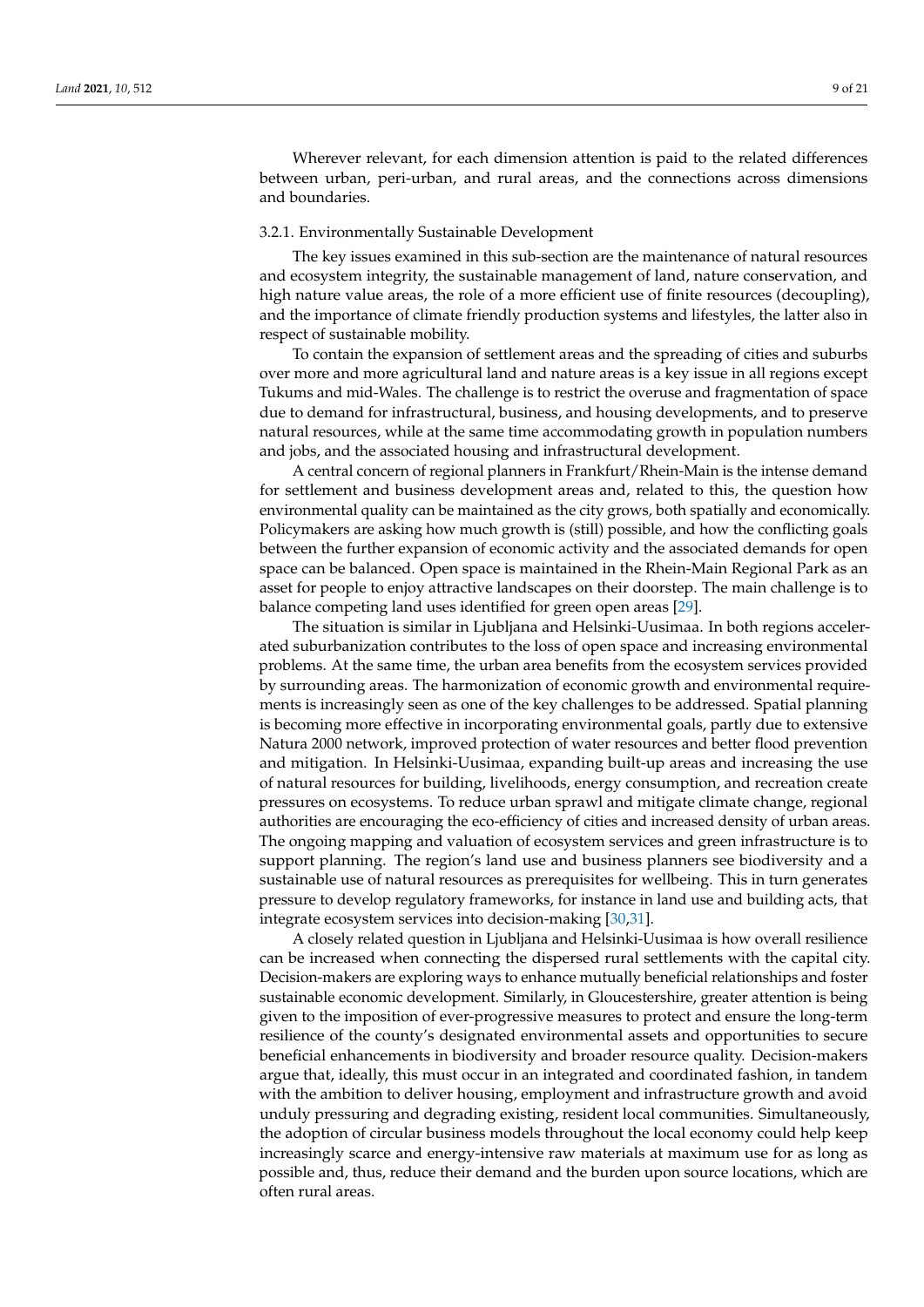In Ede, circular farming finds its expression in more traditional land-based farming practices, as well as in more high-tech inspired practices of urban rest-flow valorization. Circular systems are integrating renewable energy production and urban rest flow valorization. While they are clearly beneficial overall, locally they can be a source of conflicting interests. Windmills and solar fields, for example, are generally regarded as spoiling the landscape.

Decision-makers in the Province of Lucca aim to reduce land use conflicts resulting from urbanization and foster more sustainable spatial development. Building activities that lead to a loss of agricultural land are increasingly challenged as a waste of natural resources. A sustainable vision for the region has been agreed and policies put in place that mitigate urban sprawl, encourage multifunctional agriculture, and that preserve environmental and cultural values [\[32\]](#page-19-22). Closely related, and like Ede, policy also aims to encourage the strengthening of sustainable forms of agriculture, to the benefit of the environment, the landscape, and the provision of ecosystem services.

The apparently relentless growth in traffic volumes is a major problem in several regions (Frankfurt/Rhein-Main, Graz/Styria, Lisbon, and Ljubljana). Especially the exponential growth in transport and logistics related to online trade—often with only negligible local employment effects—is aggravating problems. Regional administrations are confronted with the question how further growth in mobility, transport and logistics can be sustainable. In many regions, less centralized, adaptive solutions are being developed which will also impact the relations between urban, peri-urban, and rural areas. In Valencia, the rapid growth of low-cost air travel is imposing growing pressures on environmental resources along the coast. Low-cost air travel and tourism have limited positive effects on local economies, while consuming local resources. The predominance of low-cost tourism is therefore increasingly perceived as detrimental to the realization of the region's potentials.

These regional examples indicate that the environmental dimension is increasingly considered as intrinsic to sustainable regional development. At the same time traditional approaches to natural resources management and nature conservation continue to play a significant role. Restructuring of (economic) activities to achieve a more efficient use of finite resources (decoupling) plays a much lesser role. Illustrations of an economic restructuring are Valencia where the costs and benefits of low-cost tourism are questioned, and Gloucestershire which is aspiring to a circular economy. The same applies to climate friendly production systems and lifestyles where it can be assumed that awareness has grown although few tangible efforts are visible. The only two regions not struggling with rapid expansion of economic activities and population growth are mid-Wales and Tukums. Both regions are confronted with a lack of job and income opportunities, as well as a decreasing and aging population, which is discussed subsequently.

#### 3.2.2. Socio-Cultural Aspects and Quality of Life

In this sub-section good living conditions are the focus of analysis alongside activities considered meaningful by people, a socially more balanced development, access to healthy food, education, and healthcare, diversity and resilience, social recognition and security, and collaboration and coherence.

Socio-cultural potentials tend to play a limited role for decision-makers in the study regions in respect of both the development of regions and quality of life goals. Exceptions to this are Lucca, Graz/Styria, Tukums, and mid-Wales, where socio-cultural aspects are seen as providing significant opportunities. Ongoing discussions on how to develop sustainable cultural tourism in ways that do not exploit and undermine, but preserve and let local culture flourish, and that are beneficial both for visitors and locals, are an example. Tourism can boost local economies, social and cultural life, incite preservation and maintenance of environmental resources, provide recognition of local culture (identities, traditions, language, food, etc.), but it can also exploit and destroy local resources [\[33\]](#page-19-23).

In the Province of Lucca, opportunities related to quality food products and culture play a central role. The intermunicipal food policy for the Lucca plain includes encouraging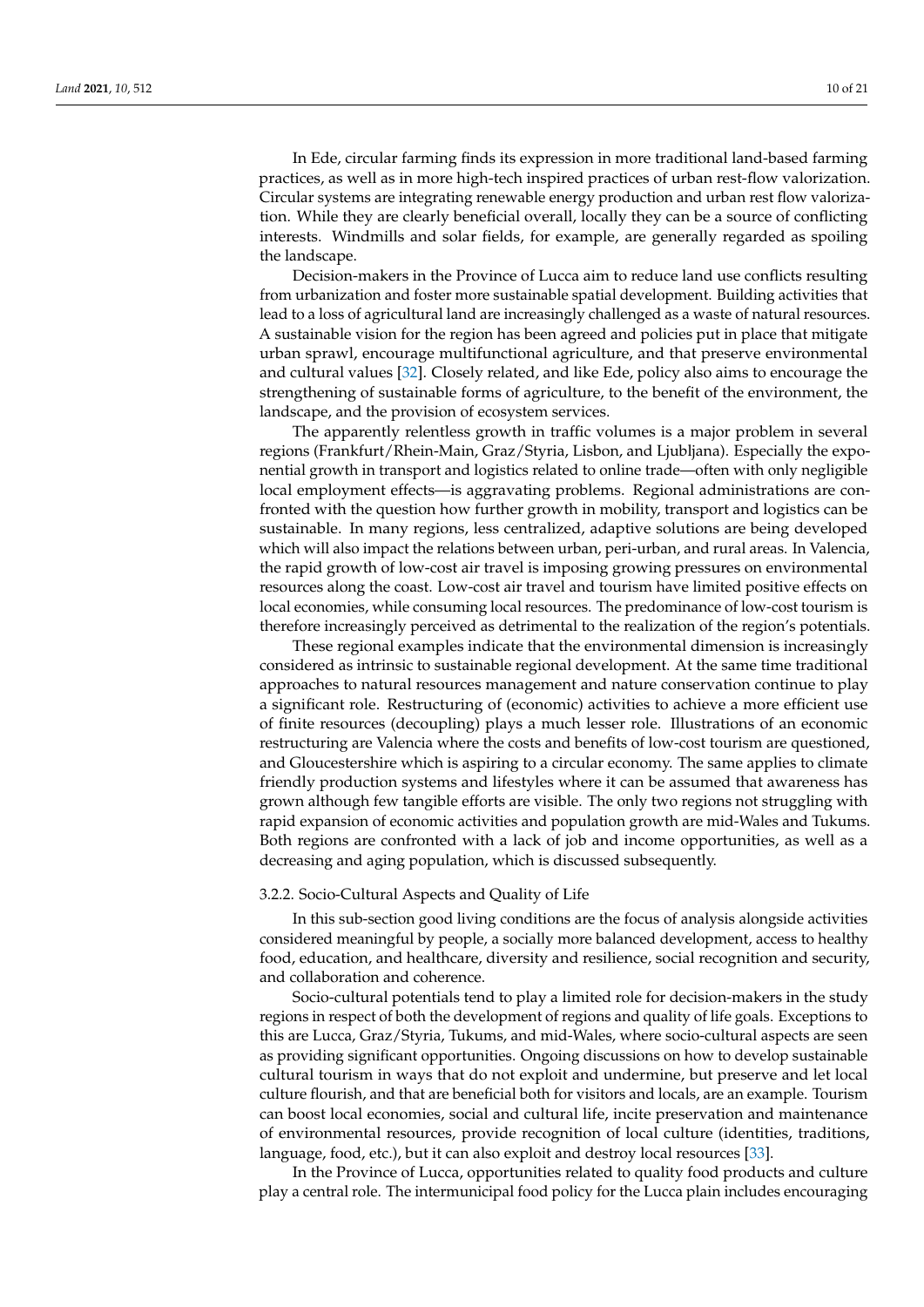access to locally produced food in open air markets, shops, restaurants, school and company canteens, and the establishment of shared vegetable gardens, on public or private land. The Community for Food and Agro-biodiversity in Garfagnana combines the use of natural and cultural resources. This community-based initiative represents a multi-actor, cross-sectoral network that is driven by private sector actors and civil society organizations (CSO) who are mobilizing support from public actors, thereby also acquiring research and development funding. The initiative builds on the interests of tourists in consuming and buying local products, as well as in getting a sense of the place. The high and increasing reputation of Garfagnana is based on authenticity connected with rural and nature tourism. Local initiatives promote the conservation and valorization of local agro-biodiversity through the production, processing and marketing of quality food products and through tourism development, leading to new start-up firms [\[32\]](#page-19-22).

An illustration of a new cooperative business model that is to improve access to resources and foster a more inclusive development is implemented in the more rural western part of the Metropolitan Area of Styria. The initiative aggregates products and services offered by female entrepreneurs. Particular attention is paid to women on their way to self-employment and to providing cooperation opportunities with female farmers. To secure livelihoods based on self-employment is seen as creating new regional jobs and an important measure for making the more rural parts of the region a more attractive place to live and to reduce out-migration [\[34\]](#page-19-24).

Tukums' sustainable development strategy has four interrelated goals aimed at reviving the region's prosperity: educated and socially active and responsible residents; diversified smart businesses; attractive living space, including environmental conditions; and collaborative governance. Tourism development includes initiatives aimed at fostering the valorization of local natural and cultural resources. Examples include introducing visitors to local farming traditions, gastronomic tourism routes that offer the possibility of discovering local or traditional food and recipes, routes integrating local architectural sites like renovated castles and manor houses, and a range of creative workshops showcasing typical traditional handicrafts.

Over the past two decades, the focus in the development of Lisbon Metropolitan Area has evolved from infrastructure needs and the preservation of natural systems, to highlighting social cohesion, communities, citizenship and diversity, thereby projecting a metropolis based on solidarity, cosmopolitanism and interculturality.

The examples from the 11 study areas illustrate how socio-cultural and environmental can be effectively combined in place-specific strategies. Businesses and community groups using commercial activities to deliver social, cultural, and environmental benefits play a central role in this integration.

#### 3.2.3. Equitable and Inclusive Economic Development

In the following, traits of a more equitable and inclusive economic development in the 11 regions are identified. The focus is on the provision of a sufficient income for all and in all parts of a region, the goal to achieve a more equitable income distribution, the strengthening of local economic relations, and the maintenance of the given resource base for future generations.

The new edition of the regional land use plan for Frankfurt/Rhein-Main aims at reducing the massive increase in settlement areas, thereby enhancing the quality of life in the wider region [\[29\]](#page-19-19). A rather different but potentially very effective strategy for achieving a more even spatial development could be the location of innovation clusters outside of the Frankfurt/Main conurbation. The resulting development would be more dispersed, bringing opportunities to reduce commuting and traffic into the city and contributing to a more even utilization of infrastructure [\[35\]](#page-19-25).

Other examples show that not all regions are in the position of abandoning growth strategies. In regions like Mid Wales and Tukums, more growth in economic activities is seen as essential in providing jobs, income opportunities, social recognition, and security,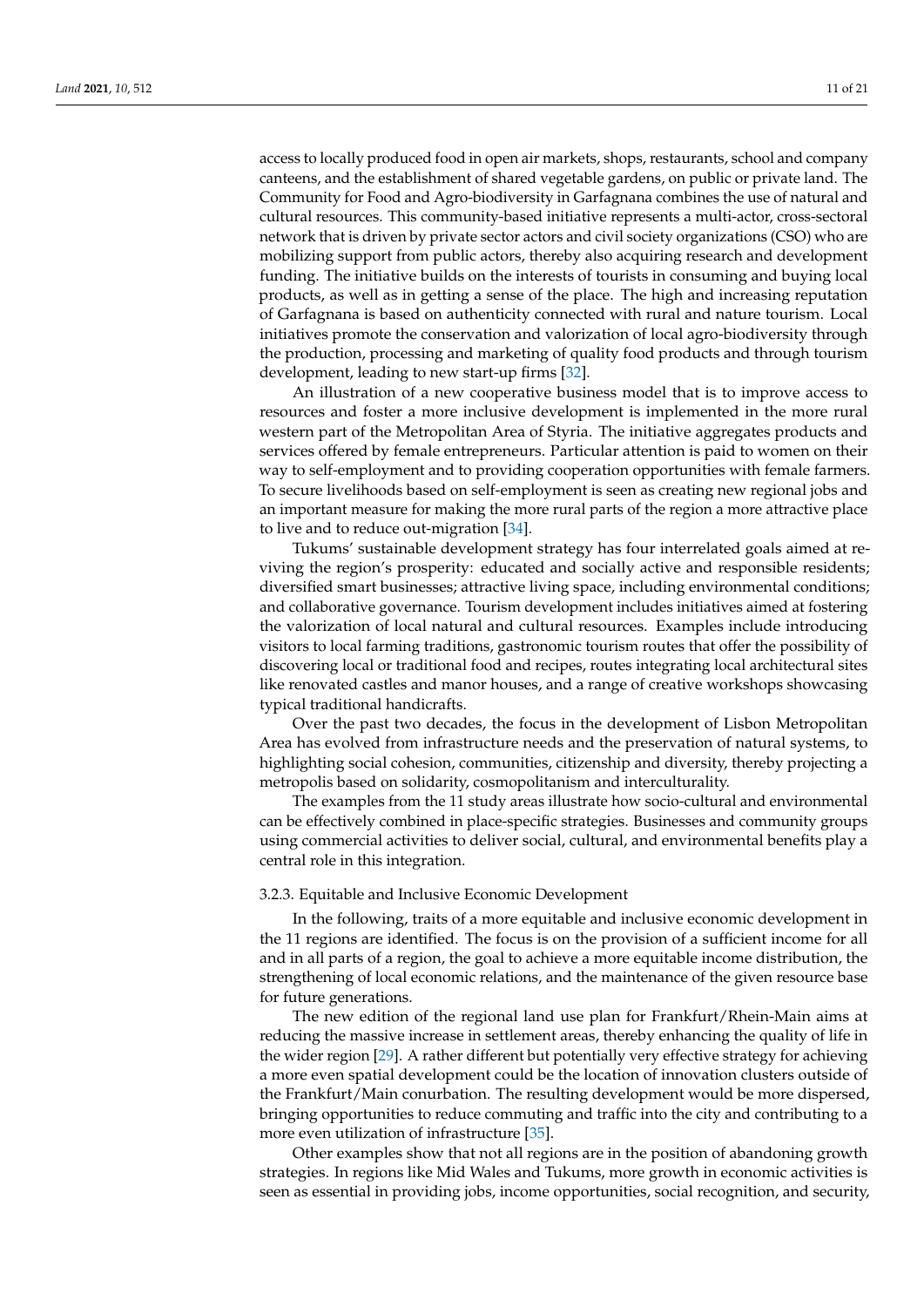especially for the younger generation. In these regions, economic growth is directly coupled with social needs. In mid-Wales, the *Growing mid-Wales* partnership arises from a policy context in which polycentric development through 'city deals' has emerged to ostensibly temper London's economic dominance. However, city deals still follow a model rooted in classical economics wherein the benefits of growth in an urban center are assumed to trickle down to a wider region. *Growing mid-Wales* seeks to wrest a city deal without a city, thereby challenging the dominant narrative of growth.

Championing good practice in the evolution of circular business models is a cornerstone measure in the climate change strategy for Gloucestershire. Circular economy principles are seen as presenting tangible opportunities to ensure that future growth will occur in an equitable way, particularly with regards to the scale and concentration of resource use and the realization of enduring benefits. Circular practice is to also help drive the resilience of existing local communities in the county, many of whom will be challenged by external forces, such as climate change and global economic competitiveness. The County Council is seen as having an important role to play as a local resource regulator (through planning for minerals, waste management, and public infrastructure), and simultaneously as an economic actor via its own procurement of goods and services. Related initiatives include the adoption of waste minimization strategies and the expansion and reinforcement of green infrastructure. Decision-makers expect that, in totality, these approaches will reduce some existing inequities for example by tackling the flow of wastes from urban (producing) to rural (disposal) locations.

The cooperative for female entrepreneurs in Styria shows that decent and satisfying jobs, healthy food, education, healthcare, and mobility can emerge from the strengthening of local economies. In Tukums, a regional food strategy was developed to reconnect local producers and consumers and promotes sustainable food consumption, thereby supporting the local economy, and contributing to regional environmental quality and health. The regional analysis shows that improved market access can increase farmers' professional satisfaction and living conditions, and that both is beneficial for rural communities and economies [\[36\]](#page-19-26). Related support measures include public food procurement, branding of local food, and food education of consumers and food professionals. Similar initiatives are pursued in the inter-municipal food policy in Lucca Province.

Across the 11 regions, the two main economic development drivers are the need to provide jobs and enough household income for citizens, and, loosely related, the strengthening of local economic relations, diversity and synergies. Other aspects like a fair income distribution, equitable access to resources and inclusive development, and the maintenance of the given resource base for future generations appear still rather distant from current strategies and actions.

#### *3.3. A Synopsis of Key Findings*

Table [3](#page-12-0) provides a synopsis of how important specific sustainable wellbeing aspects are for each region. Criterion marked 'h' (high) indicate regions where corresponding strategies and actions are more pronounced, and 'm' (moderate) denotes regions where a criterion is somewhat important. The scoring is based on the information and examples provided in the previous section and the best professional judgement of the author(s) from the respective region.

Across the 11 case study regions, three aspects are hardly recognizable in development strategies and actions: Criteria 9 'Activities considered meaningful by people, social recognition and security' (only in Tukums), Criteria 14 'Fair income distribution' and Criteria 17 'Maintaining the given resource base for future generations'. One other aspect seems only important in Helsinki-Uusima and Lisbon Metropolitan Area: Criteria 8 'Social justice and good living conditions for all'. It is telling that these four aspects can be seen as more profound expressions of a more humane and sustainable wellbeing economy. This, in turn, shows how far the distance is between conventional growth models that tend to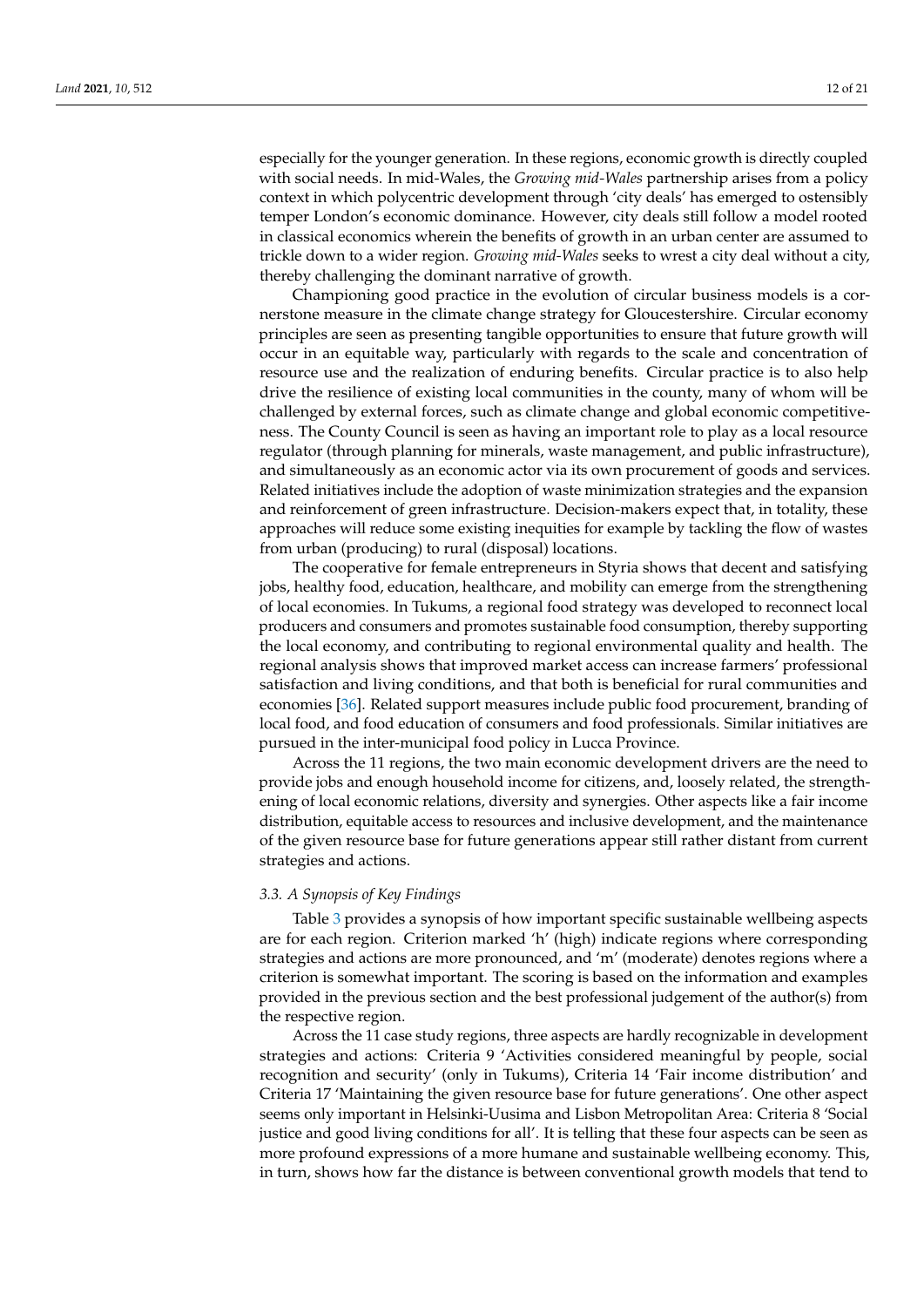still dominate policymaking in many regions and the notions developed by Kate Raworth, Katherine Trebeck, and the Foundational Economy Collective [\[15](#page-19-5)[,23,](#page-19-13)[25](#page-19-15)[–27\]](#page-19-17).

<span id="page-12-0"></span>**Table 3.** Summary overview on how important specific sustainable wellbeing aspects are for each region. ('**h**' = high; 'm' = moderate; empty cells denote that a criterion does not stand out).

| Region                       | <b>Environmentally Sustainable</b> |                |   | Socio-Cultural and<br><b>Quality of Life</b> |   |   |                | <b>Equitable and Inclusive</b><br><b>Economic Development</b> |   |    |    |    |    |    |    |    |    |
|------------------------------|------------------------------------|----------------|---|----------------------------------------------|---|---|----------------|---------------------------------------------------------------|---|----|----|----|----|----|----|----|----|
|                              | 1                                  | $\overline{2}$ | 3 | 4                                            | 5 | 6 | $\overline{7}$ | 8                                                             | 9 | 10 | 11 | 12 | 13 | 14 | 15 | 16 | 17 |
| Ede, NL                      | m                                  | m              | h | m                                            | m | m | m              |                                                               |   | m  | m  |    |    |    | m  | m  |    |
| Frankfurt/Rhein-Main, DE     | m                                  |                | h | m                                            | m | m | m              |                                                               |   |    | m  | m  |    |    |    | m  |    |
| Gloucestershire, UK          |                                    | h              | m | h                                            |   |   |                |                                                               |   |    |    |    |    |    |    |    |    |
| Helsinki, FI                 | m                                  |                | m | m                                            |   |   | m              | m                                                             |   |    |    | m  | h  | m  | h  | h  |    |
| Lisbon Metropolitan Area, PT |                                    |                | h |                                              | m | m | m              | m                                                             |   | m  |    | h  | m  |    | m  | h  |    |
| Ljubljana, SI                |                                    |                | m |                                              |   | m | m              |                                                               |   | m  | m  |    | m  |    | m  | m  |    |
| Lucca Province, IT           |                                    | m              | m |                                              |   |   | m              |                                                               |   | m  | h  |    |    |    |    | h  |    |
| Mid-Wales, UK                |                                    |                | m |                                              |   |   | m              |                                                               |   | m  |    |    | m  |    |    |    |    |
| Metropolitan Area Styria, AT |                                    |                | m |                                              |   | h | m              |                                                               |   | m  |    | m  | h  |    |    | h  |    |
| Tukums, LV                   | m                                  |                | m |                                              |   |   | h              |                                                               | m | m  | m  |    | h  |    |    |    |    |
| Valencia, ES                 |                                    |                |   |                                              |   |   |                |                                                               |   | m  |    |    | m  |    |    | h  |    |

(1) Climate-friendly production systems and lifestyles; (2) Natural capital, natural resources integrity and resilience; (3) Sustainable management of land, maintenance of high nature value areas and ESS provision; (4) More efficient use of finite resources and decoupling; (5) Transition to renewable energy; (6) Sustainable mobility; (7) Social capital, diversity and resilience; (8) Social justice and good living conditions for all; (9) Activities considered meaningful by people, social recognition and security; (10) Collaboration and coherence; (11) Healthy food; (12) Education and healthcare; (13) Decent, satisfying jobs and enough household income for all; (14) Fair income distribution; (15) Equitable access to resources and inclusive development; (16) Strengthening of local economic relations, diversity, synergies and resilience; (17) Maintaining the given resource base for future generations.

#### **4. Discussion**

## *4.1. Can a Shift towards a Sustainable Wellbeing Economy Be Recognised?*

Based on the evidence presented in the previous section, the extent and ways that sustainable wellbeing goals play a role in regional development strategies and actions can be assessed. Overall, many examples of thinking and acting could be identified that suggest that development trajectories are re-orienting towards strategies that aim at reconciling environmental, social, and economic goals.

However, we also found several examples that are still primarily about managing conflicting interests, and more specifically about dealing with land use conflicts at the urban fringe and the difficulty to maintain green spaces in urban and peri-urban areas. Frankfurt/Rhein-Main provides an illustration of a region with an enormous competition for land, and numerous pressures resulting from a very dynamic economic development. Ede, Gloucestershire, Helsinki, and Ljubljana are other regions also confronted with the enormous challenge of reconciling economic development and environmental goals.

Several other examples go beyond the management of conflicting interests, indicating that the related thinking and strategies are becoming more encompassing, cutting across economic, environmental, and socio-cultural goals. They show that integration goes beyond mitigating conflicts and can lead to development paths that are more mutually beneficial and sustainable. The development strategy for the Helsinki-Uusimaa region provides a notable illustration. The related strategic priorities include human wellbeing and competence, successful and responsible business, and being climate-aware and a diverse region [\[31\]](#page-19-21). The city of Helsinki uses some of the UN sustainable development goals as a frame for shifting to wider sustainable wellbeing (e.g., SDG4, SDG8, SDG10, SDG13). Implementation of the SDGs will take place locally through municipal cooperation and investments in education and learning opportunities, promotion of sustainable economic growth, significant investments in the reduction in inequality and becoming climate responsible [\[30\]](#page-19-20).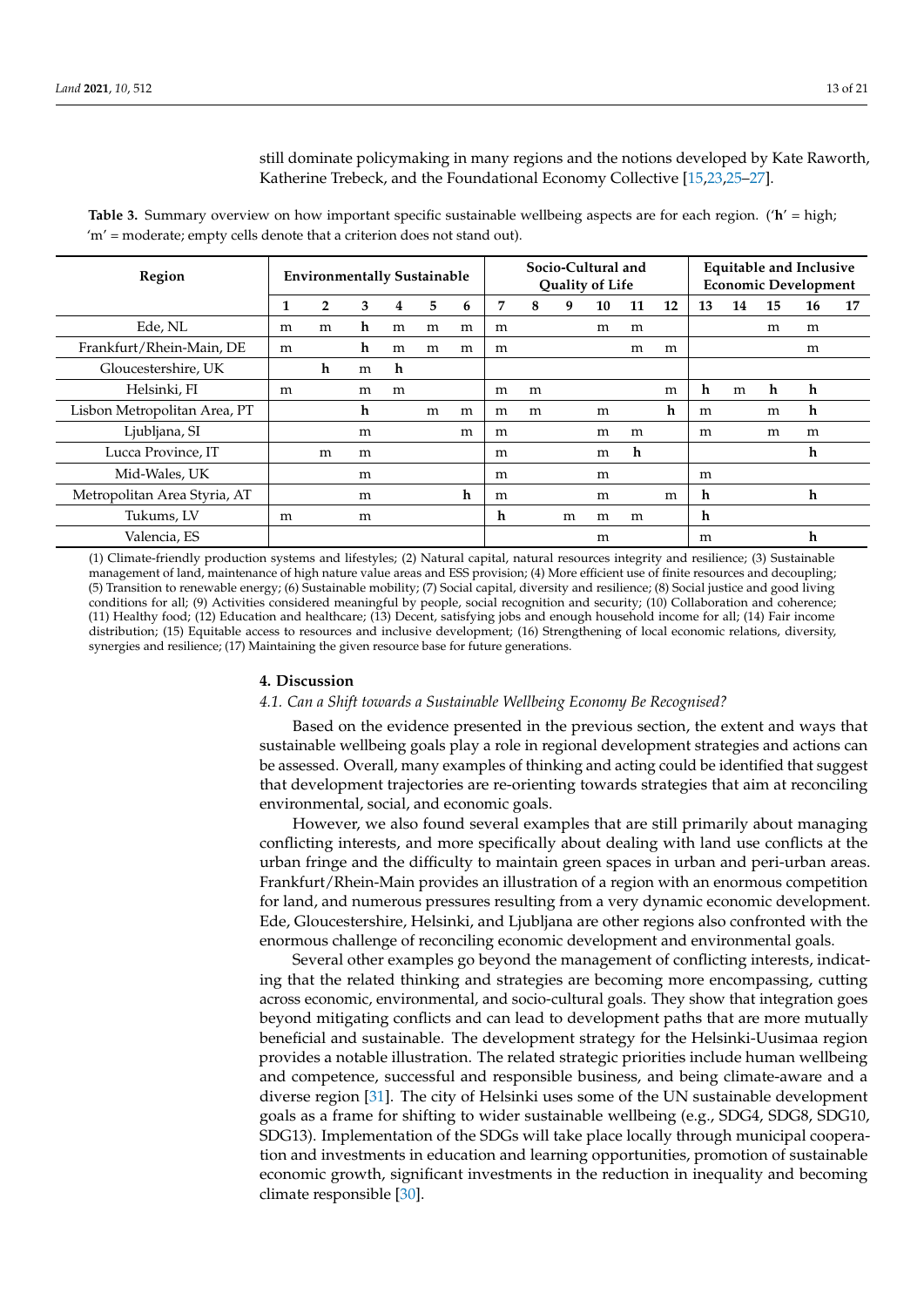That a more integrated approach commands the need for new approaches in urban planning and regional governance is shown by Lisbon regional authority (CCDR-LVT) and the Lisbon Metropolitan Area as a mandatory public association of 18 municipalities. Both are working together for the 2030 regional strategy to assure integration and better outcomes. Ljubljana Urban Region is another example where a considerable shift in development strategies can be seen. While the first regional development plan in 2002 prepared for EU accession focused on economic and infrastructural development, by 2014 regional development planning had shifted considerably. Economic development is still at the forefront, but more attention is now paid to sustainable mobility and inter-modality to cope with increased commuting and to reducing transport-related pollution, as well as to conserving and enhancing environmental services and green infrastructure.

Even more ambitious is the Welsh Government's *Wellbeing of Future Generations Act*, which came into force in 2015. It offers an explicit model of sustainable wellbeing in contradistinction to classical economic thinking. Rather than solely quantitative economic indicators, the act foregrounds seven wellbeing goals, including 'A healthier Wales' and 'A Wales of vibrant culture and Welsh language', which collectively envision 'the Wales we want' beyond a solely economic sphere. Instead of determining that so-called 'lagging' regions must 'catch-up' according to narrowly quantified criteria [\[37\]](#page-19-27), the seven wellbeing goals offer "the art of the possible" [\(https://futuregenerations.wales/the-art-of-the](https://futuregenerations.wales/the-art-of-the-possible/)[possible/](https://futuregenerations.wales/the-art-of-the-possible/) (accessed on 26 April 2021)). Notably, the act has provoked the publication by Oxfam Cymru, an NGO, of "*The Welsh Doughnut—A framework for environmental sustainability and social justice*" [\[38\]](#page-19-28), which is an explicit attempt to link the new national policy context to the emerging theorization of doughnut economics.

The few examples provide vivid illustrations of what a shift from a narrow economic perspective to wider sustainable wellbeing can look like. The related strategies do not yet include the full spectrum of what a sustainable wellbeing economy comprises, but they still represent considerable progress.

# *4.2. How Could the Shift towards a Wider Sustainable Wellbeing Perspective Change Rural–Urban Relations and under What Conditions Can It Lead to More Mutually Beneficial Relations?*

The examples from the 11 regions illustrate manifold interactions and functional relations between urban, peri-urban, and rural areas, including their dynamics. The interactions (and dependencies) that were identified relate to the distribution and use of local assets, such as social and natural capital, and the way new strategic orientations can contribute to delivering more sustainable, integrated, and inclusive forms of development.

Generally, relations can be seen as positive when they are mutually supportive, i.e., when all parties benefit. Especially the examples of Ede, Lucca, Ljubljana, and Styria feature traits of more beneficial relations between urban and rural areas. Typical features include mutually supportive relations between different sectors, activities and actors, and synergies between ecological, economic, and social motivations.

A key concept used in Ede (and the Netherlands as a whole) is *spatial quality*. The new Environmental and Planning Act (EPA) demands that municipalities develop a single 'physical vision document' for the whole area of the municipality, including both its rural and urban parts. Elaborating a single vision, forces planners to consider how certain spatial functions and policies affect both urban and rural areas. In Lucca province, attention is paid to strengthening public and private sensitivity for the value of available open space and rural land, and of its ability to provide ecosystem services. The valorization of more sustainable resource uses is seen as crucial [\[39\]](#page-20-0). In the Ljubljana Urban Area, the increasing importance of sustainable development goals has reinforced the role of peri-urban and rural areas in preserving a high quality of life and providing local high-quality food. Short food supply chains are being established, sometimes experimenting with new ICT-based business models and delivery systems. Public procurement plays an increasingly important role in stimulating change. New forms of public transport, inter-modality and carpooling are being tested in Styria to improve accessibility.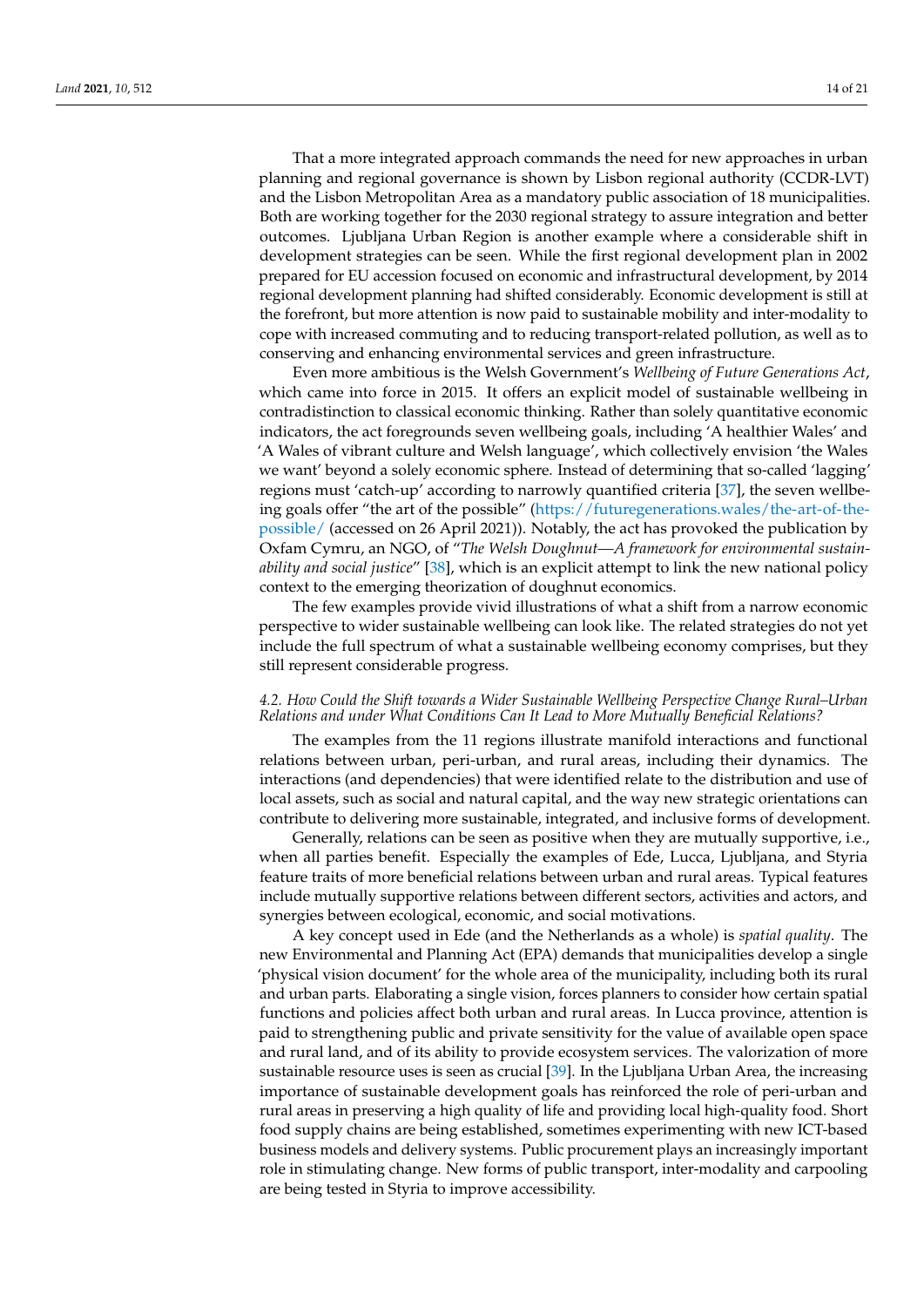The examples from Ede, Lucca, Ljubljana and Tukums show that food can act as a catalyst in connecting conservation and valorization, and in integrating rural, peri-urban, and urban spaces and functions. The related strategies facilitate access to local food, foster knowledge and education on local food, its production and consumption, and encourage sustainable agriculture. In Lucca, the concept of 'smart rural' links the capacity of organic farming and local and high-quality products with sustainable consumption. In Ede, an active community is working on sustainable food, agriculture, and food waste topics involving Slow Food, local schools and families. A challenge for policymakers in Ede is to integrate the world market oriented intensive livestock farms in the region as the smaller scale diversified farming initiatives seem more motivated to build connections with local urban communities.

The process of rebalancing economic development and quality of life goals in Frankfurt-Rhein/Main represents an ambitious spatial objective. Policymakers and planners are rediscovering the polycentric nature of the region characterized by an intricate pattern of peri-urban centers and high-quality open space. The regional spatial plan for the Territory of Lisbon Metropolitan Area aims at connecting four broader priorities: environmental sustainability (including revitalizing the rural environment); measures to contain urban expansion; socio-territorial cohesion with a focus on eradicating precarious residential situations and guaranteeing equal opportunities and access in housing; and improving the metropolitan transport system [\[40\]](#page-20-1). All four priorities have the potential to foster a sustainable wellbeing economy while at the same time improving territorial relations.

In the Valencia region, the latest tourism strategy aims at a more balanced distribution of incomes in rural and urban areas. Technological advances like Wi-Fi networks, mobile technology, cloud computing, etc., are fostering rural and urban synergies and improving living conditions and sustainability at the same time. Valencia, for the same reason, has shifted towards pursuing a territorial longer-term perspective that connects the domains of business development, labor markets, public infrastructure, and sustainable food systems, and that connects activities across the urban, peri-urban, and rural parts of the region.

In the Helsinki-Uusimaa region, managing urban growth dominates regional development and planning. At the same time, counter-urbanization occurs in the region, manifested in seasonal mobility patterns and multi-locality. At the same time, multi-locality and rural–urban connections are hardly recognized by official development strategies and policies and transport systems remain strongly linked to the needs of permanent residents. Driven by growth corridor thinking, most investments in transport infrastructure are directed to strengthening the connections between the largest urban centers. Overall, Helsinki-Uusimaa is the only example where regional cohesion seems to play a lesser role despite differentiated development within the region.

Most of our examples illustrate the potential of cross-sectoral coordination and cooperation for more balanced rural–urban relations. That both are not easily achieved is a finding which is supported by Meijers and Van der Wouw (2019) who refer to hierarchical relationships in which urban areas tend to outcompete rural ones [\[41\]](#page-20-2). The resulting question is under what conditions more mutually beneficial rural–urban relations can be expected.

When discussing under what conditions rural areas might benefit from the shift towards a wellbeing economy, particular attention needs to be paid to the importance of networks and cooperation, and the new possibilities that ICT, digital infrastructures, and the circular economy offer. Powering local economies requires activating external networks for knowledge exchange, and new kinds of supply chains and markets. Online platforms that connect food producers with processors and consumers, combine technological with social and organizational innovation.

In Graz/Styria, Helsinki-Uusimaa, Ljubljana, and other regions, the sharing economy, intercommunal cooperation and the balancing of sub-regional developments are becoming increasingly important. Well-working governance arrangements are being elaborated that are to organize the sharing of functions and space in ways that benefit urban, peri-urban, and rural areas. The possibilities that digital infrastructures offer for overcoming the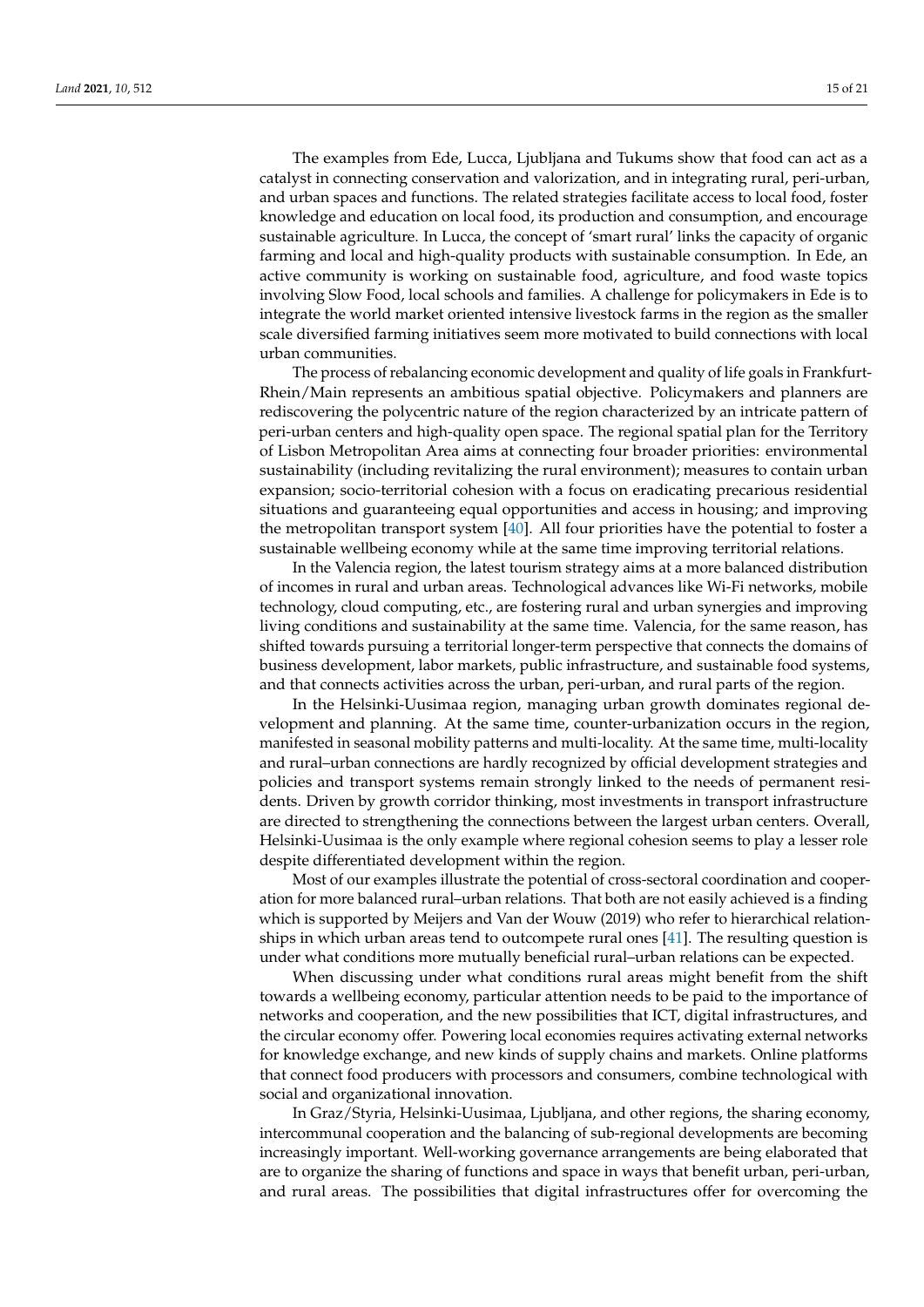distance between rural places and urban markets, and for generating new employment opportunities, play an increasingly important role. In Helsinki-Uusimaa investments in high-speed internet connections are to enable place-independent living and working, and lead to a more dispersed spatial distribution of economic activity. Mid-Wales is exploring 'Gigabit Hubs' to improve digital infrastructure, offering high-speed internet connections and co-working spaces. Improving digital infrastructures and development of public e-services in health, culture, and other domains is also on the agenda in Tukums. The expectation is that this will improve the quality of life, especially for rural residents in more remote areas. In the Valencia region, it is expected that investments in sustainable tourism and digital infrastructure could improve the connections between environmental, cultural, and food sectors, as well as boosting regional economic benefits.

In the Metropolitan Area of Styria, shared economy approaches and intercommunal cooperation play a central role. The expectation is that providing high-quality digital access and smart mobility will improve the quality of life of residents, as well as business opportunities. A more recent car-sharing initiative in the region follows a multimodal approach, connecting the City of Graz to 10 suburban and rural municipalities in the metropolitan region. In this way, synergies between the city and the surrounding rural areas are fostered that bring many financial and structural benefits. The Municipal Master Plan of Sintra emphasizes rural tourism and urban logistics for local products as key investment areas [\[42\]](#page-20-3). Decision-makers expect more mutually beneficial rural-urban relations, a dynamic, innovative and competitive regional economy, and increased wellbeing overall.

The examples illustrate how decision-makers try to deliberately connect, and even blend, goals that formerly were thought to conflict with each other, and how this can lead to more beneficial territorial relations. That the changes towards a more sustainable economy are not always without conflict and beneficial for rural areas is illustrated by examples from Ede and Frankfurt/Rhein-Main.

# **5. Conclusions**

"*The economy is a means to an end, and should be helping us to live good lives, which means we need to redesign the economy.* . . . *A wellbeing economy is one that will deliver human and ecological wellbeing*." (Trebeck, 2020)

In consideration of the evidence gathered from the 11 regions, is there evidence of a paradigm shift in economic development? Clearly there are manifold indications of a reorientation in regional level strategies and action that represent a shift from a narrow economic perspective to wider sustainable wellbeing. The regional examples include features of circular economy models (Ede, Gloucestershire), distributed economy models (Ljubljana, Metropolitan Area Styria), eco-economy and regenerative economy models (Lucca Province), as well as sustainable wellbeing models and doughnut economics (Lisbon Metropolitan Area, mid-Wales). Especially the examples of mid-Wales, Tukums, Ljubljana, Valencia, Ede and Frankfurt/Rhein-Main show how these new strategies are blended with traits of classical growth models.

The analytical framework and aspects presented in Table [1](#page-4-0) helped to go beyond these broad types and describe these shifts in more concrete terms. Many territorial initiatives can be described as innovative, but they tend to be local and often still in the initial stages. However, several impressive examples of initiatives were found that focus on making lifestyles and economic systems more environmentally sustainable (e.g., maintaining the natural resource base and ecosystem integrity, nature conservation and preservation of high nature value areas, or promotion of climate friendly production systems and lifestyles). Some examples illustrate how socio-cultural and quality of life goals can reinforce each other. Generally, changes are most often driven by civil society and or the private sector.

When scrutinizing development dynamics and strategies in the 11 regions, it becomes clear how much situations differ. Regional disparities in growth dynamics, employment and living conditions are significant. Some regions struggle with depopulation and a lack of jobs, while others are trying to cope with high growth rates and seemingly limitless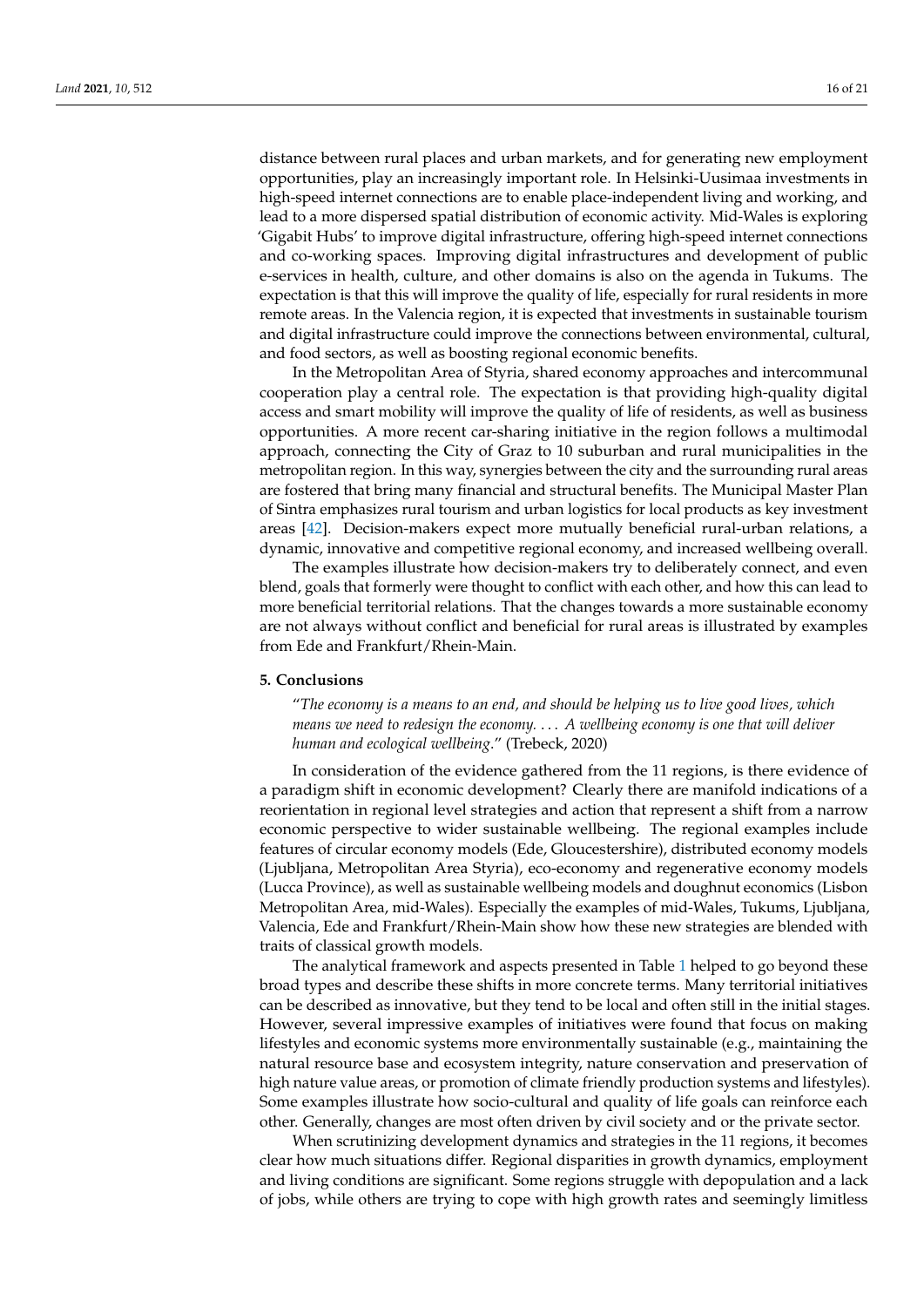expansion. It is therefore important to pay attention to contextualizing, and to being explicit about regional needs and aspirations. Our 11 examples also illustrate that the cross-sectoral activities that could enhance rural, peri-urban, and urban linkages are highly complex and differentiated.

Related to regional development strategies and actions, and their connection with rural–urban relations, three broad clusters of regions can be identified:

- In four regions (Ede, NL; Frankfurt/Rhein-Main, DE; Gloucestershire, UK; mid-Wales, UK) balancing urban growth and economic goals with environmental goals, an increased ecosystem services provision, environmental protection, and sustainable modes of mobility are dominant strategic goals. Mid-Wales pays particular attention to encouraging smart growth, while maintaining the distinctive Welsh culture and language;
- Four other regions emphasize strategies and actions that are to strengthen local economic relations, a more balanced (harmonized, integrated territorial) development and social and territorial cohesion (Helsinki, FI; Lisbon Metropolitan Area, PT; Valencia, ES; Ljubljana, SI). A particular aspect in Valencia is the shift from a sector-based, short-term view to a territory-based, long-term view. In Ljubljana, the related aim is to counteract suburbanization and the reduced availability of public services in rural areas, thereby fostering inclusion;
- Three regions emphasize in their strategies the valorization of social, environmental (landscape), and cultural values assets and cultural heritage (i.e., less related to balancing or rural–urban relations) (Lucca Province, IT; Tukums, LV; Metropolitan Area Styria, AT). Tukums connects sustainable living and working conditions of high quality, valorizing regional cultural capital and improving accessibility in its strategies. In Styria, particular attention is paid to fostering cooperation in public infrastructure, social services and cultural activities, thereby enhancing quality of life. Especially the regions in this last cluster point to a connection of more synergistic territorial relations with sustainable wellbeing.

More generally, it seems important to understand under what conditions synergies can be generated that result in a more balanced development. Related to new strategic policy frameworks like the European Green Deal, it became clear that many regional development strategies and plans are not playing out their potentials yet. One reason is that the realization of different objectives is not always perceived in their connectedness. Currently there are only few indications of a deliberate application of a more holistic, sustainable wellbeing perspective, and of strategies that address the environmental, social, cultural, and economic potentials of territories in a more integrated fashion. To link conventional development goals with the provision of social and environmental services and longer-term societal goals remains a major challenge. Overall, a major shift is still needed from sectoral, short-term goals in regional plans to strategies that are long-term, territorial, and comprehensive. The problem is that current policy frameworks do not yet incentivize the necessary shifts towards quality of life and sustainable wellbeing. One of the few instances, where mainstream sectoral policies, and perspectives, are the main driver, is the transition towards sustainable energy. Carbon emergency and zero carbon targets are likely to lead to a wider shift of the metrics for how regional economic development is planned.

More research is needed on how to encourage the implementation of new researchbased concepts and models, such as the application of ecosystem services or valorization approaches, more systematically. At the same time, it is important to remain critical and reflexive regarding the way terms, such as the bioeconomy, the circular economy, or smart growth, are used. Great care needs to be taken not to confuse *means* and *goals*. The exploratory analyses presented in this article point to a need to fundamentally shift mindsets and perspectives, especially in policy development. The initiatives that were identified are important in this respect because they show why alternatives are desirable,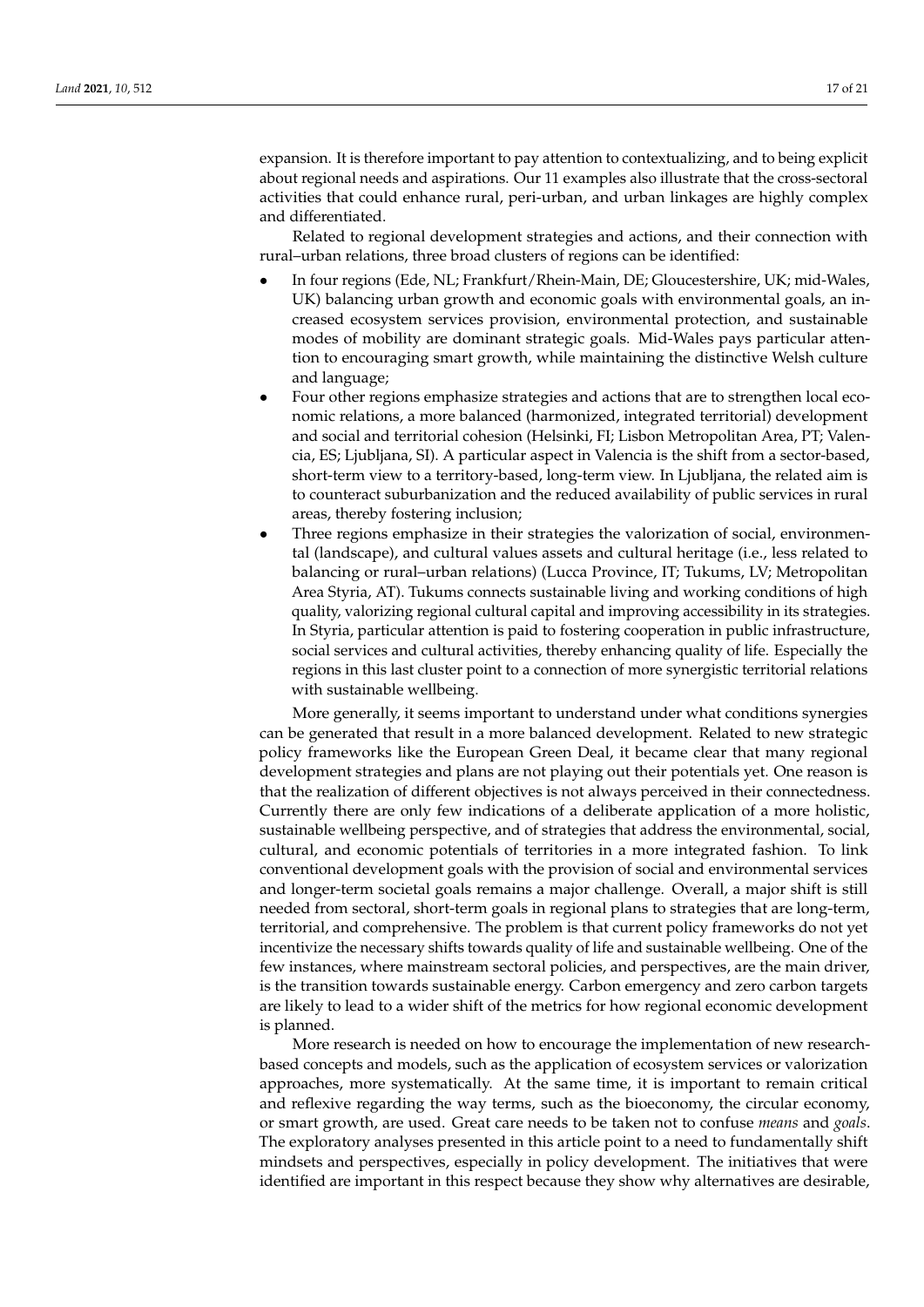and that they are feasible. They, in the words of Trebeck (2020, p.1), "*open up people's imagination that a different economy is possible*" [\[23\]](#page-19-13).

**Author Contributions:** Conceptualization, K.K.; methodology, K.K.; analysis, All authors; investigation, All authors; writing—original draft preparation, K.K.; writing—review and editing, All authors. All authors have read and agreed to the published version of the manuscript.

**Funding:** This research has been carried out in the ROBUST project funded under the Horizon 2020 Framework Programme of the European Union under Grant Agreement no. 727988. The information and views set out in this article are those of the authors, and do not necessarily reflect the official opinion of the European Union.

**Institutional Review Board Statement:** Not applicable.

**Informed Consent Statement:** Not applicable.

**Data Availability Statement:** Data sharing not applicable.

**Acknowledgments:** The authors like to thank the European Union for the funding of this research and Alexia Rouby of DG AGRI for excellent support during project implementation. We also like to thank all colleagues in the project for the great cooperation.

**Conflicts of Interest:** The authors declare no conflict of interest.

# **Appendix A**

<span id="page-17-0"></span>

**Figure A1.** The 11 regions by population density and change. **Figure A1.** The 11 regions by population density and change.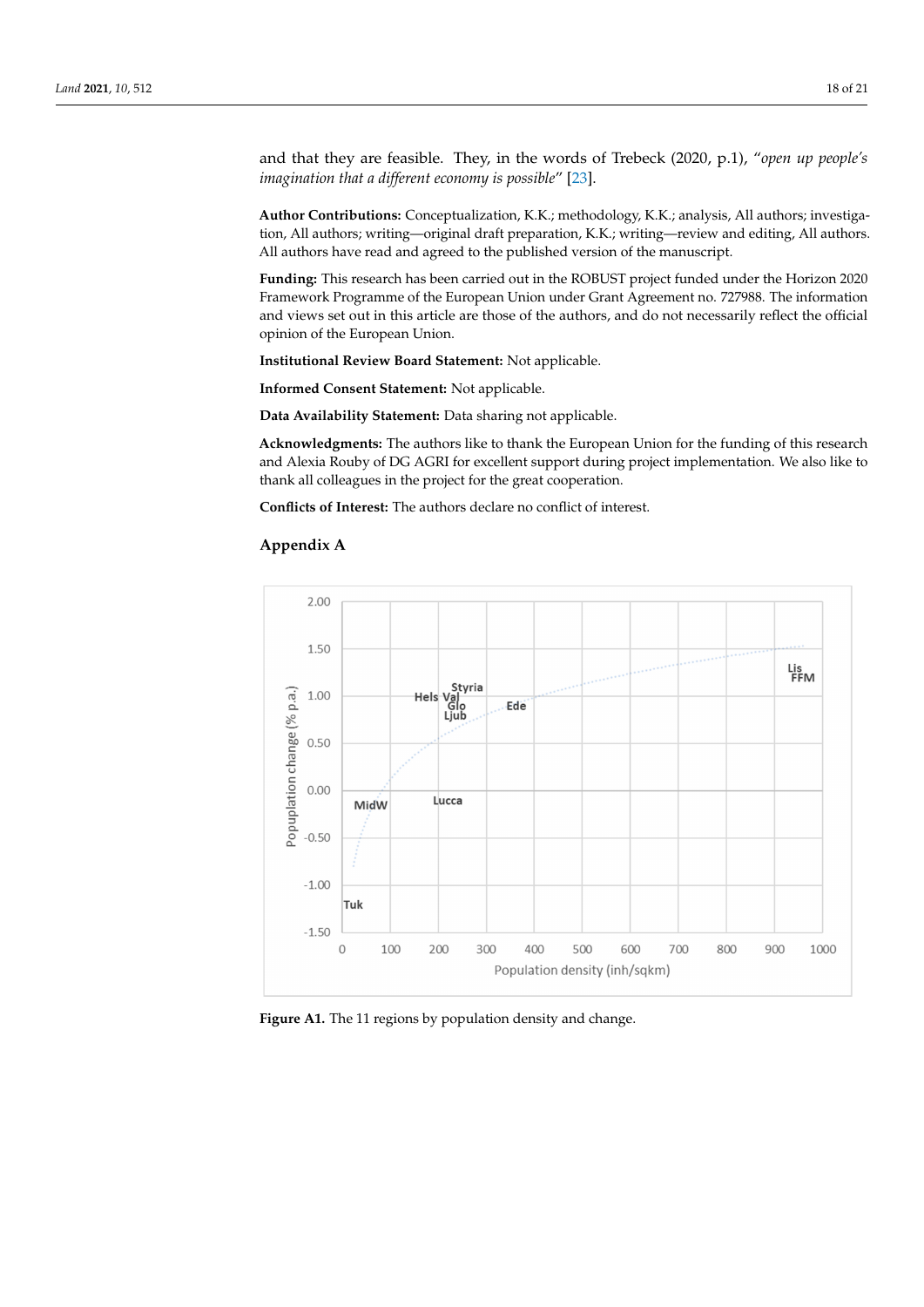<span id="page-18-9"></span>

| Model                                                     | Framing                                                                                                                                                | Key Focus and Mechanism                                                                                                                                                                                                             | References                                             |
|-----------------------------------------------------------|--------------------------------------------------------------------------------------------------------------------------------------------------------|-------------------------------------------------------------------------------------------------------------------------------------------------------------------------------------------------------------------------------------|--------------------------------------------------------|
| Classical economic growth                                 | Growth is central for<br>$\bullet$<br>obtaining wealth<br>Markets balance supply<br>$\bullet$<br>and demand                                            | Policies that promote<br>$\bullet$<br>economic growth<br>Curtailing regulation                                                                                                                                                      | Smith (1776) [43]                                      |
| Smart growth, green growth<br>and circular economy        | Decoupling<br>٠<br>Recycling<br>$\bullet$<br>Resource use efficiency<br>$\bullet$                                                                      | Reducing use of limited<br>$\bullet$<br>resources<br>Reducing waste<br>$\bullet$                                                                                                                                                    | COM (2010, 2017), Ellen<br>MacArthur Foundation (2020) |
| Collaborative or sharing<br>economy                       | Direct interactions<br>Use of information and<br>communications<br>technology                                                                          | Wider access to goods,<br>$\bullet$<br>services<br>Wider distribution of<br>$\bullet$<br>resources<br>Socially produced<br>$\bullet$<br>information                                                                                 | Botsman and Rogers (2010) [44]                         |
| Distributed economy                                       | Economic structures and<br>$\bullet$<br>scale<br>Use of information and<br>$\bullet$<br>communications<br>technology, smart<br>coordination<br>Sharing | Wider distribution of<br>benefits and wellbeing<br>among present<br>generation                                                                                                                                                      | Johansson et al. (2005)                                |
| Eco-economy, regenerative<br>economy                      | Use of given resources<br>Resilience<br>$\bullet$<br>Systemic health<br>$\bullet$                                                                      | Renewal in natural,<br>$\bullet$<br>social and economic<br>systems<br>Environmental<br>$\bullet$<br>sustainability and<br>regenerative use of<br>natural resources<br>Securing the wellbeing<br>$\bullet$<br>for future generations | Brown (2001), Marsden and<br>Farioli (2015)            |
| Foundational economy,<br>sustainable wellbeing<br>economy | Wellbeing<br>$\bullet$<br>Planetary boundaries<br>$\bullet$<br>Social justice (standards,<br>$\bullet$<br>floors)                                      | Fostering a just and<br>$\bullet$<br>sustainable (safe)<br>development<br>Sustainable wellbeing<br>$\bullet$                                                                                                                        | Bentham et al. (2013)<br>Raworth (2017, 2019)          |

**Table A1.** Framing of each model, key focus areas and key references.

Source: Authors' compilation based on the results of the review of studies, analyses, policy and strategy papers on alternative models of (economic, sustainable) development.

# **References**

- <span id="page-18-0"></span>1. OECD. *OECD Environmental Outlook to 2050: The Consequences of Inaction*; OECD: Paris, France, 2012.
- <span id="page-18-1"></span>2. UN. Transforming Our World: The 2030 Agenda for Sustainable Development. UN Resolution A/RES/70/1 of 25 September 2015. Available online: [https://www.un.org/ga/search/view\\_doc.asp?symbol=A/RES/70/1&Lang=E](https://www.un.org/ga/search/view_doc.asp?symbol=A/RES/70/1&Lang=E) (accessed on 26 April 2021).
- <span id="page-18-2"></span>3. European Commission. Europe 2020: A Strategy for Smart, Sustainable and Inclusive Growth. 2010. Available online: [http://eur-lex.](http://eur-lex.europa.eu/LexUriServ/LexUriServ.do?uri=COM:2010:2020:FIN:EN:PDF) [europa.eu/LexUriServ/LexUriServ.do?uri=COM:2010:2020:FIN:EN:PDF](http://eur-lex.europa.eu/LexUriServ/LexUriServ.do?uri=COM:2010:2020:FIN:EN:PDF) (accessed on 26 April 2021).
- <span id="page-18-3"></span>4. European Commission. A European Green Deal: Striving to be the First Climate-Neutral Continent. 2020. Available online: [https://ec.europa.eu/info/strategy/priorities-2019-2024/european-green-deal\\_en](https://ec.europa.eu/info/strategy/priorities-2019-2024/european-green-deal_en) (accessed on 26 April 2021).
- <span id="page-18-4"></span>5. Sabir, I. Indigenous culture and the western concept of development. *Fountain* **2002**, *40*, 1–4.
- <span id="page-18-5"></span>6. Rauhut, D.; Humer, A. EU Cohesion Policy and spatial economic growth: Trajectories in economic thought. *Eur. Plan. Stud.* **2020**, *28*, 2116–2133. [\[CrossRef\]](http://doi.org/10.1080/09654313.2019.1709416) [\[PubMed\]](http://www.ncbi.nlm.nih.gov/pubmed/33767532)
- <span id="page-18-6"></span>7. Isserman, A.M.; Feser, E.; Warren, D.E. Why Some Rural Places Prosper and Others Do Not. *Int. Reg. Sci. Rev.* **2009**, *32*, 300–342. [\[CrossRef\]](http://doi.org/10.1177/0160017609336090)
- <span id="page-18-7"></span>8. Jackson, T. *Prosperity without Growth: Foundations for the Economy of Tomorrow*, 2nd ed.; Routledge: London, UK, 2016.
- <span id="page-18-8"></span>9. Mazzucato, M. Mission-oriented innovation policies: Challenges and opportunities. *Ind. Corp. Chang.* **2018**, *27*, 803–815. Available online: <https://academic.oup.com/icc/article/27/5/803/5127692> (accessed on 26 April 2021). [\[CrossRef\]](http://doi.org/10.1093/icc/dty034)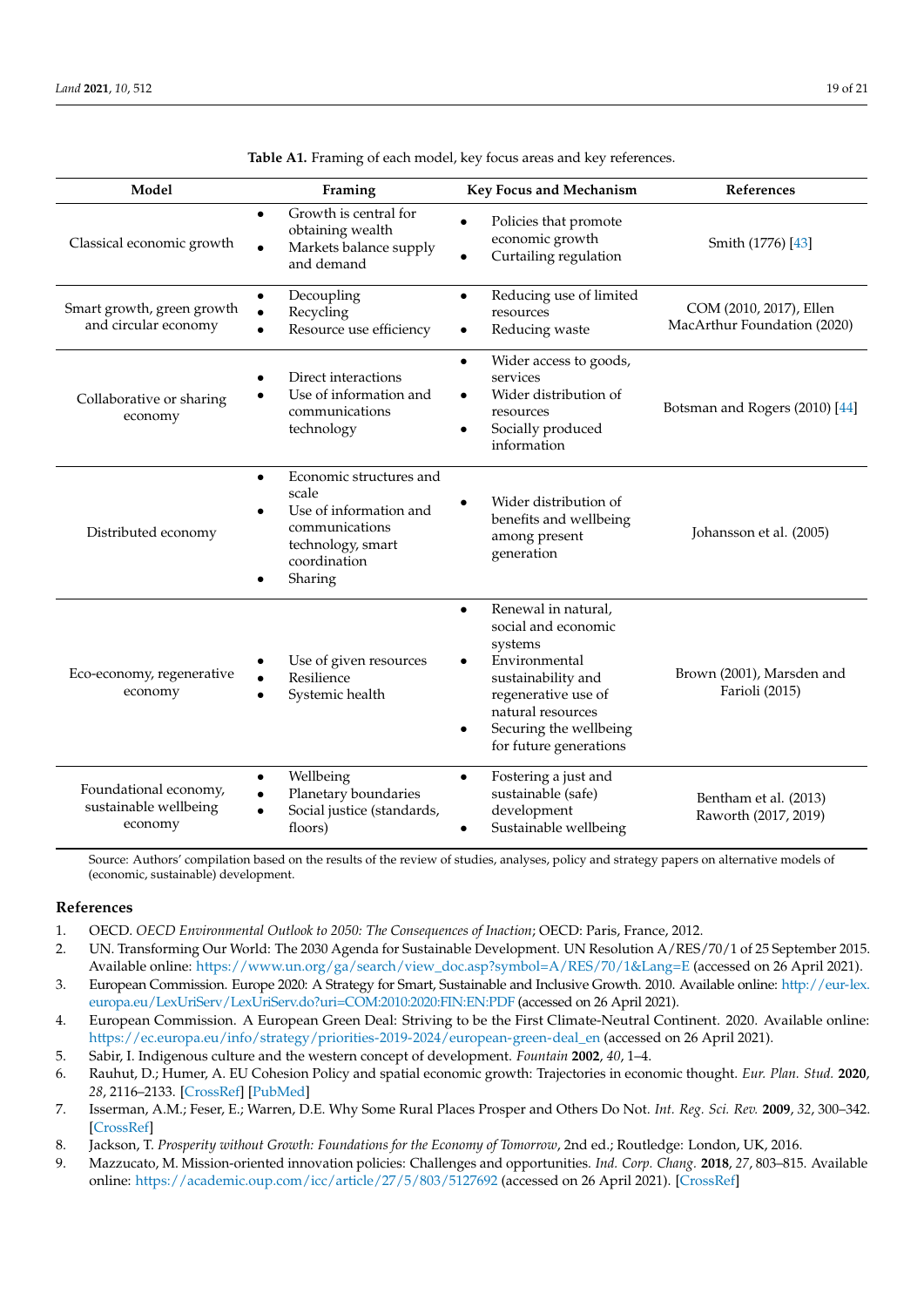- <span id="page-19-0"></span>10. European Commission. *Strengthening Innovation in Europe's Regions: Strategies for Resilient, Inclusive and Sustainable Growth. Communication from the Commission to the European Parliament, the Council, the European Economic and Social Committee and the Committee of the Regions*; European Commission: Brussels, Belgium, 2017.
- <span id="page-19-1"></span>11. European Commission. *Circular Economy Action Plan, COM/2020/98 Final*; European Commission: Brussels, Belgium, 2016.
- <span id="page-19-2"></span>12. Ellen MacArthur Foundation. 2021. Available online: <https://www.ellenmacarthurfoundation.org/circular-economy/concept> (accessed on 14 April 2021).
- <span id="page-19-3"></span>13. Van Leeuwen, E. Rural-urban Synergies: An Explorative Study at the NUTS3 Level. *Appl. Spat. Anal.* **2015**, *8*, 273–289. [\[CrossRef\]](http://doi.org/10.1007/s12061-015-9167-x)
- <span id="page-19-4"></span>14. Jackson, T. *Prosperity without Growth: Economics for a Finite Planet*; Sustainable Development Commission: London, UK, 2019; ISBN 9781844078943.
- <span id="page-19-5"></span>15. Raworth, K. *Doughnut Economics: Seven Ways to Think Like a 21st Century Economist; Random House*/Penguin: New York, NY, USA, 2017.
- <span id="page-19-6"></span>16. European Commission. Collaborative Economy. 2019. Available online: [https://ec.europa.eu/growth/single-market/services/](https://ec.europa.eu/growth/single-market/services/collaborative-economy_en) [collaborative-economy\\_en](https://ec.europa.eu/growth/single-market/services/collaborative-economy_en) (accessed on 16 September 2019).
- <span id="page-19-7"></span>17. Capital Institute. Eight Principles of a Regenerative Economy. 2019. Available online: [https://capitalinstitute.org/8-principles](https://capitalinstitute.org/8-principles-regenerative-economy/)[regenerative-economy/](https://capitalinstitute.org/8-principles-regenerative-economy/) (accessed on 16 September 2019).
- <span id="page-19-8"></span>18. Mason, P. *PostCapitalism: A Guide to Our Future*; Penguin Books: London, UK, 2015.
- <span id="page-19-9"></span>19. Johansson, A.; Kisch, P.; Mirata, M. Distributed economies—A new engine for innovation Archived September 28, 2007, at the Wayback Machine. *J. Clean. Prod.* **2005**, *13*, 971–979. [\[CrossRef\]](http://doi.org/10.1016/j.jclepro.2004.12.015)
- <span id="page-19-10"></span>20. Brown, L.R. *Eco-Economy: Building an Economy for the Earth*; Earthscan/Routledge: London, UK, 2001.
- <span id="page-19-11"></span>21. Marsden, T.; Farioli, F. Natural powers: From the bioeconomy to the eco-economy and sustainable place-making. *Sustain. Sci.* **2015**, *10*, 331–344. [\[CrossRef\]](http://doi.org/10.1007/s11625-014-0287-z)
- <span id="page-19-12"></span>22. Andreucci, M.B.; Marvuglia, A.; Baltov, M.; Hansen, P. (Eds.) *Rethinking Sustainability towards a Regenerative Economy*; Springer: Berlin/Heidelberg, Germany, 2021; ISBN 978-3-030-71819-0.
- <span id="page-19-13"></span>23. Trebeck, K. Welcome to the Wellbeing Economy. Circular Conversations—An Interview with Katherine Trebeck. 2020. Available online: <https://www.circularconversations.com/blog/wellbeingeconomy> (accessed on 23 March 2020).
- <span id="page-19-14"></span>24. Finnish Environment Institute (Syke). Sustainable Wellbeing Remains a Distant Goal. 2021. Available online: [https://www.syke.](https://www.syke.fi/en-US/Finland_and_sustainable_wellbeing/Sustainable_wellbeing_remains_a_distant_goal) [fi/en-US/Finland\\_and\\_sustainable\\_wellbeing/Sustainable\\_wellbeing\\_remains\\_a\\_distant\\_goal](https://www.syke.fi/en-US/Finland_and_sustainable_wellbeing/Sustainable_wellbeing_remains_a_distant_goal) (accessed on 24 April 2021).
- <span id="page-19-15"></span>25. Bentham, J.; Bowman, A.; de la Cuesta, M.; Engelen, E.; Ertürk, I.; Folkman, P.; Froud, J.; Johal, S.; Law, J.; Leaver, A.; et al. Manifesto for the foundational economy. CRESC Working Paper 131. 2013. Available online: [https://foundationaleconomycom.](https://foundationaleconomycom.files.wordpress.com/2017/01/wp131.pdf) [files.wordpress.com/2017/01/wp131.pdf](https://foundationaleconomycom.files.wordpress.com/2017/01/wp131.pdf) (accessed on 26 April 2021).
- <span id="page-19-16"></span>26. The Foundational Economy Collective. *Foundational Economy: The Infrastructure of Everyday Life*; Manchester University Press: Manchester, UK, 2018.
- <span id="page-19-17"></span>27. Raworth, K. What on Earth is the Doughnut? 2019. Available online: <https://www.kateraworth.com/doughnut/> (accessed on 22 July 2019).
- <span id="page-19-18"></span>28. Rockström, J.; Steffen, W.; Noone, K.; Persson, Å.; Chapin, F.S.; Lambin, E.F.; Lenton, T.M.; Scheffer, M.; Folke, C.; Schellnhuber, H.J.; et al. A safe operating space for humanity. *Nature* **2009**, *461*, 472–475. [\[CrossRef\]](http://doi.org/10.1038/461472a) [\[PubMed\]](http://www.ncbi.nlm.nih.gov/pubmed/19779433)
- <span id="page-19-19"></span>29. Henke, R. *Regional Land Use Plan*; Rapid Appraisal Report; Rural-Urban Governance Ar-Rangements and Planning Instruments; Rhein-Main: Frankfurt, Germany, 2018.
- <span id="page-19-20"></span>30. City of Helsinki. From Agenda to Action: The Implementation of the UN Sustainable Development Goals in Helsinki. 2019. Available online: <https://www.hel.fi/static/helsinki/julkaisut/SDG-VLR-Helsinki-2019-en.pdf> (accessed on 5 June 2020).
- <span id="page-19-21"></span>31. Helsinki-Uusimaa Regional Council. The Helsinki-Uusimaa Regional Programme 2.0. 2018. Available online: [https://www.](https://www.interregeurope.eu/fileadmin/user_upload/tx_tevprojects/library/file_1518441359.pdf) [interregeurope.eu/fileadmin/user\\_upload/tx\\_tevprojects/library/file\\_1518441359.pdf](https://www.interregeurope.eu/fileadmin/user_upload/tx_tevprojects/library/file_1518441359.pdf) (accessed on 5 June 2020).
- <span id="page-19-22"></span>32. Arcuri, S.; Galli, F.; Rovai, M. *Community for Food and Agro-biodiversity, Lucca, Italy. ROBUST, Rural-urban Governance Arrangements and Planning Instruments*; University of Pisa: Pisa, Italy, 2018.
- <span id="page-19-23"></span>33. Šumane, S. Expressions of Urban—Peri-Urban—Rural Relationships: (New) Tourism in Tukums. 2018. Available online: ¯ <https://rural-urban.eu/sites/default/files/S-TUK4%20New%20Tourism%20in%20Tukums.pdf> (accessed on 26 April 2021).
- <span id="page-19-24"></span>34. Bauchinger, L. *Law on Planning and Development of the Province of Styria and its Regions. Rapid Appraisal Report, Rural-Urban Governance Arrangements and Planning Instruments*; Federal Institute of Agricultural Economics, Rural and Mountain Research: Vienna, Austria, 2018.
- <span id="page-19-25"></span>35. Knickel, K.; Kobzeva, M. *Innovation Strategy 2020 for Hessen*; Rhein-Main: Germany, Frankfurt, 2018.
- <span id="page-19-26"></span>36. – Korpa, V.; Siliņa, L.; Šulca, G. Vietējo Ražotāju Produkcijas Īpatsvara Palielināšana Pašvaldības Publiskajos Pārtikas Produktu Iepirkumos: Situācijas Analīze TUKUMA Novadā. SIA Latvijas Lauku konsultāciju un izglītības Centrs. 2015. Available online: [http://new.llkc.lv/system/files\\_force/aktualitates/petijums.pdf](http://new.llkc.lv/system/files_force/aktualitates/petijums.pdf) (accessed on 26 April 2021).
- <span id="page-19-27"></span>37. Jones, R.; Goodwin-Hawkins, B.; Woods, M. From territorial cohesion to regional spatial justice: The Wellbeing of Future Generations Act in Wales. *Int. J. Urban Reg. Res.* **2020**, *44*, 894–912. [\[CrossRef\]](http://doi.org/10.1111/1468-2427.12909)
- <span id="page-19-28"></span>38. Sayers, M. The Welsh Doughnut—A Framework for Environmental Sustainability and Social Justice. 2015. Available online: [https://oxfamilibrary.openrepository.com/bitstream/10546/346207/7/rr-welsh-doughnut-environmental-sustainability](https://oxfamilibrary.openrepository.com/bitstream/10546/346207/7/rr-welsh-doughnut-environmental-sustainability-social-justice-270415-en.pdf)[social-justice-270415-en.pdf](https://oxfamilibrary.openrepository.com/bitstream/10546/346207/7/rr-welsh-doughnut-environmental-sustainability-social-justice-270415-en.pdf) (accessed on 26 April 2021).